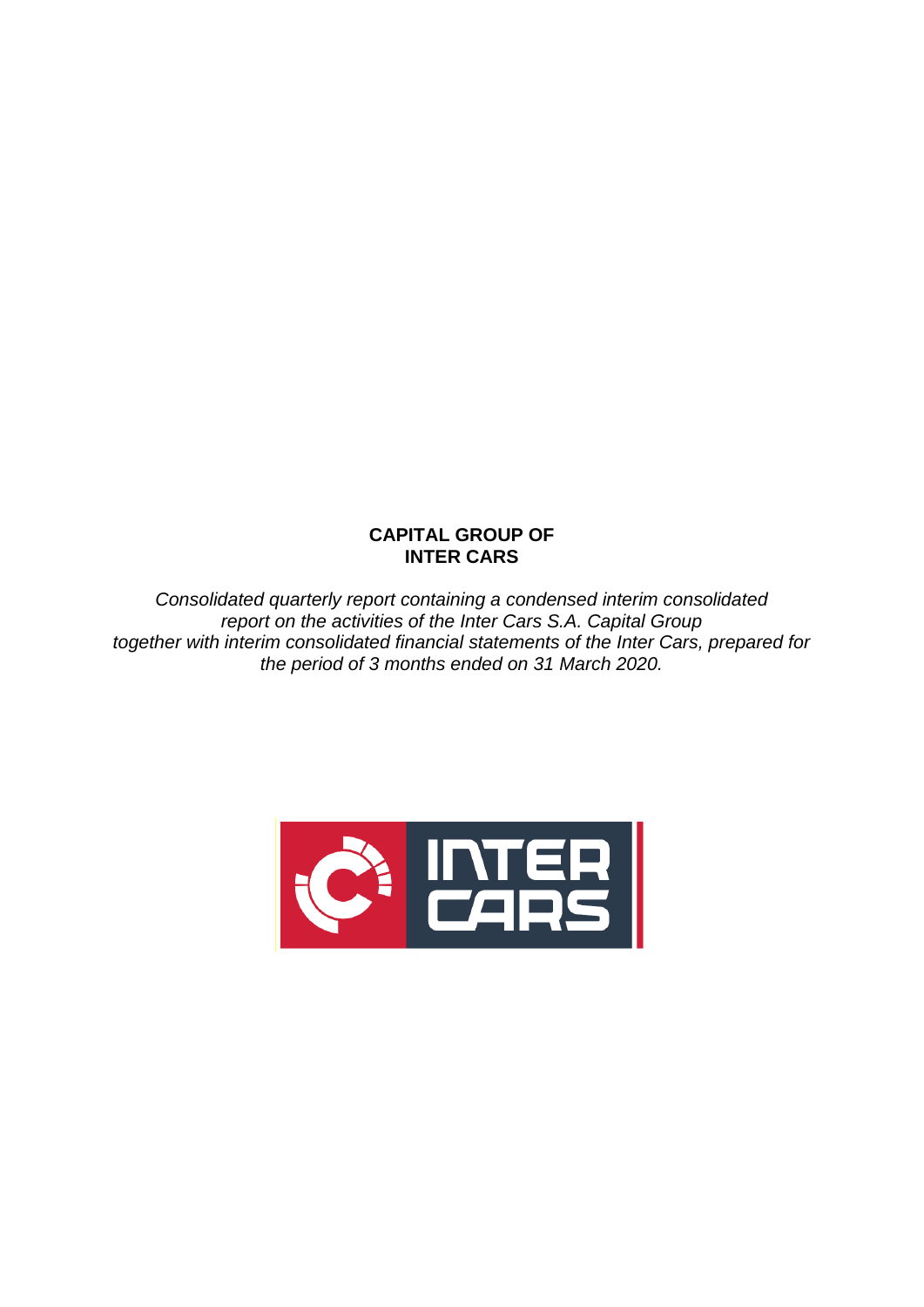

| INTERIM CONDENSED CONSOLIDATED FINANCIAL STATEMENTS OF THE INTER CARS GROUP4                                                                                                                                     |     |
|------------------------------------------------------------------------------------------------------------------------------------------------------------------------------------------------------------------|-----|
|                                                                                                                                                                                                                  |     |
|                                                                                                                                                                                                                  |     |
|                                                                                                                                                                                                                  |     |
| Explanatory notes to the interim condensed financial statements for the period of 3 months ended on 31                                                                                                           |     |
|                                                                                                                                                                                                                  |     |
|                                                                                                                                                                                                                  |     |
|                                                                                                                                                                                                                  |     |
|                                                                                                                                                                                                                  |     |
|                                                                                                                                                                                                                  |     |
|                                                                                                                                                                                                                  |     |
| 1. Summary of activities and consolidated and separate financial results for 1Q 202015                                                                                                                           |     |
|                                                                                                                                                                                                                  |     |
|                                                                                                                                                                                                                  |     |
|                                                                                                                                                                                                                  |     |
|                                                                                                                                                                                                                  |     |
|                                                                                                                                                                                                                  |     |
|                                                                                                                                                                                                                  |     |
| 8. The Management Board's standpoint on the feasibility of meeting the previously published forecasts                                                                                                            |     |
| 9. Shareholders holding 5% or more of the total vote at the General Shareholders Meeting of Inter Cars                                                                                                           |     |
| 10. Changes in the number of shares and rights to shares (options) in Inter Cars S.A. held by the<br>Company's Management and supervisory personnel since the publication of the most recent quarterly           |     |
|                                                                                                                                                                                                                  |     |
|                                                                                                                                                                                                                  |     |
| 13. Other information which the Company deems relevant for the assessment of its personnel, assets,<br>financial position and financial result or changes in any of the foregoing, and for the assessment of the |     |
| 14. Events subsequent to the balance sheet day as at which the report was prepared which may have a                                                                                                              |     |
| 15. Information on material transactions with related entities concluded on terms other than at arm's length,<br>including information on their amounts and nature.                                              | .23 |
| 16. Factors which in the Company's opinion will affect its financial results in the period covering at least                                                                                                     |     |
|                                                                                                                                                                                                                  |     |
|                                                                                                                                                                                                                  |     |
|                                                                                                                                                                                                                  |     |
|                                                                                                                                                                                                                  |     |
|                                                                                                                                                                                                                  |     |
|                                                                                                                                                                                                                  |     |
|                                                                                                                                                                                                                  |     |
| 3. Transactions with related entities in the condensed standalone financial statements29                                                                                                                         |     |
|                                                                                                                                                                                                                  |     |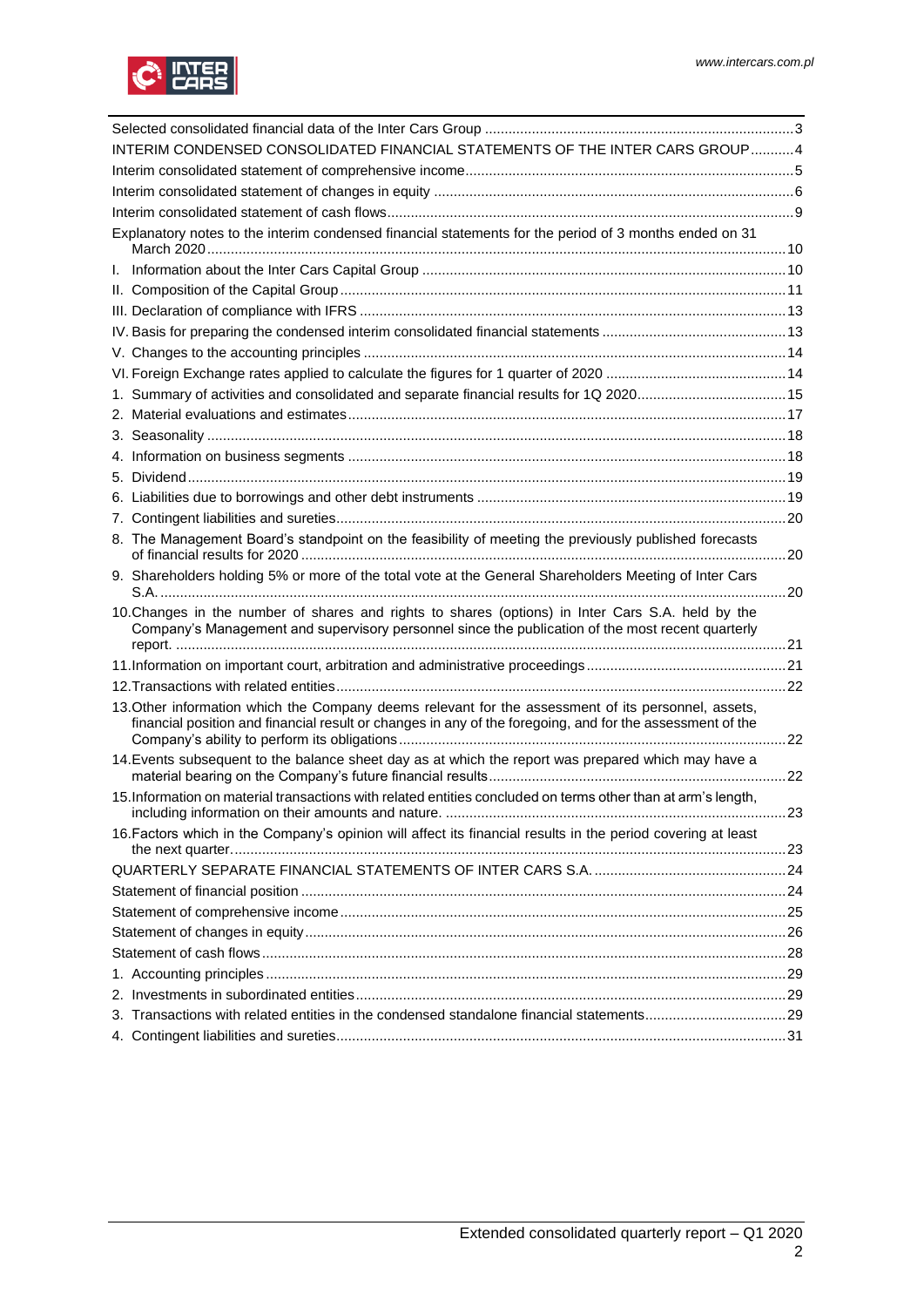

## <span id="page-2-0"></span>**Selected consolidated financial data of the Inter Cars Group**

|                                                             | for the period of 3<br>months ended on |                           | for the period of 3<br>months ended on |                 |
|-------------------------------------------------------------|----------------------------------------|---------------------------|----------------------------------------|-----------------|
|                                                             | 31/03/2020                             | 31/03/2019                | 31/03/2020                             | 31/03/2019      |
|                                                             | in thousand<br><b>PLN</b>              | in thousand<br><b>PLN</b> | EUR '000                               | EUR '000        |
| Information on growth and profits                           |                                        |                           |                                        |                 |
| Sales margin                                                | 30.3%                                  | 29.2%                     |                                        |                 |
| <b>EBITDA</b>                                               | 83,790                                 | 114,569                   | 19,059                                 | 26,658          |
| EBITDA as percentage of sales                               | 4.3%                                   | 5.7%                      |                                        |                 |
| EBITDA (for 12 consecutive months)                          | 431,364                                | 426,010                   | 98,120                                 | 99,123          |
| Net debt / EBITDA                                           | 2.8                                    | 3.1                       |                                        |                 |
| Basic earnings per share (PLN)                              | 1.86                                   | 3.56                      | 0.42                                   | 0.83            |
| Diluted earnings per share (PLN)                            | 1.86                                   | 3.56                      | 0.42                                   | 0.83            |
| Operating profit                                            | 50,560                                 | 75,858                    | 11,501                                 | 17,650          |
| Net profit                                                  | 26,361                                 | 50,479                    | 5,996                                  | 11,745          |
| <b>Cash flows</b>                                           |                                        |                           |                                        |                 |
| Operating cash flows                                        | 137,609                                | 73,652                    | 31,301                                 | 17,137          |
| Investing cash flows                                        | (6, 143)                               | 12,752                    | (1, 397)                               | 2,967           |
| Financing cash flows                                        | (109, 714)                             | (45, 853)                 | (24, 956)                              | (10, 669)       |
| <b>Employment and branches</b>                              |                                        |                           |                                        |                 |
| Employees                                                   |                                        |                           |                                        |                 |
| Parent company                                              | 644                                    | 620                       |                                        |                 |
| Subsidiaries                                                | 2,628                                  | 2,763                     |                                        |                 |
| <b>Branches</b>                                             |                                        |                           |                                        |                 |
| Parent company                                              | 249                                    | 249                       |                                        |                 |
| Subsidiaries                                                | 314                                    | 308                       |                                        |                 |
|                                                             | As at                                  |                           | As at                                  |                 |
|                                                             | 31/03/2020                             | 31/12/2019                | 31/03/2020                             | 31/12/2019      |
| <b>Consolidated statement of the financial</b><br>situation | in thousand<br><b>PLN</b>              | in thousand<br><b>PLN</b> | EUR '000                               | <b>EUR '000</b> |
| Cash and cash equivalents                                   | 165,148                                | 143,397                   | 36,278                                 | 33,679          |
| Balance sheet total                                         | 4,896,862                              | 4,423 893                 | 1,075,690                              | 1,038 838       |
| Loans, borrowings, finance lease and factoring              | 1,369 375                              | 1,432 867                 | 300,809                                | 336,472         |

The following exchange rates were applied to calculate selected financial data in EUR:

• for balance sheet items – the National Bank of Poland exchange rate of 31 March 2020 – 1 EUR = PLN 4.5523, and the National Bank of Poland exchange rate of 31 March 2019 - 1 EUR = PLN 4.3013 and the National Bank of Poland exchange rate of 31 December 2019 – 1 EUR = PLN 4.2585.

Equity attributable to the shareholders of the parent entity 2,082 247 2,046,687 457,405 480,612

• for the profit and loss account and cash flow items - the National Bank of Poland Exchange rate constituting the average National Bank of Poland exchange rate announced on the last day of each month of the first quarter of 2020 and 2019, respectively: 1 EUR = PLN 4.3963 and 1 EUR = PLN 4.2978.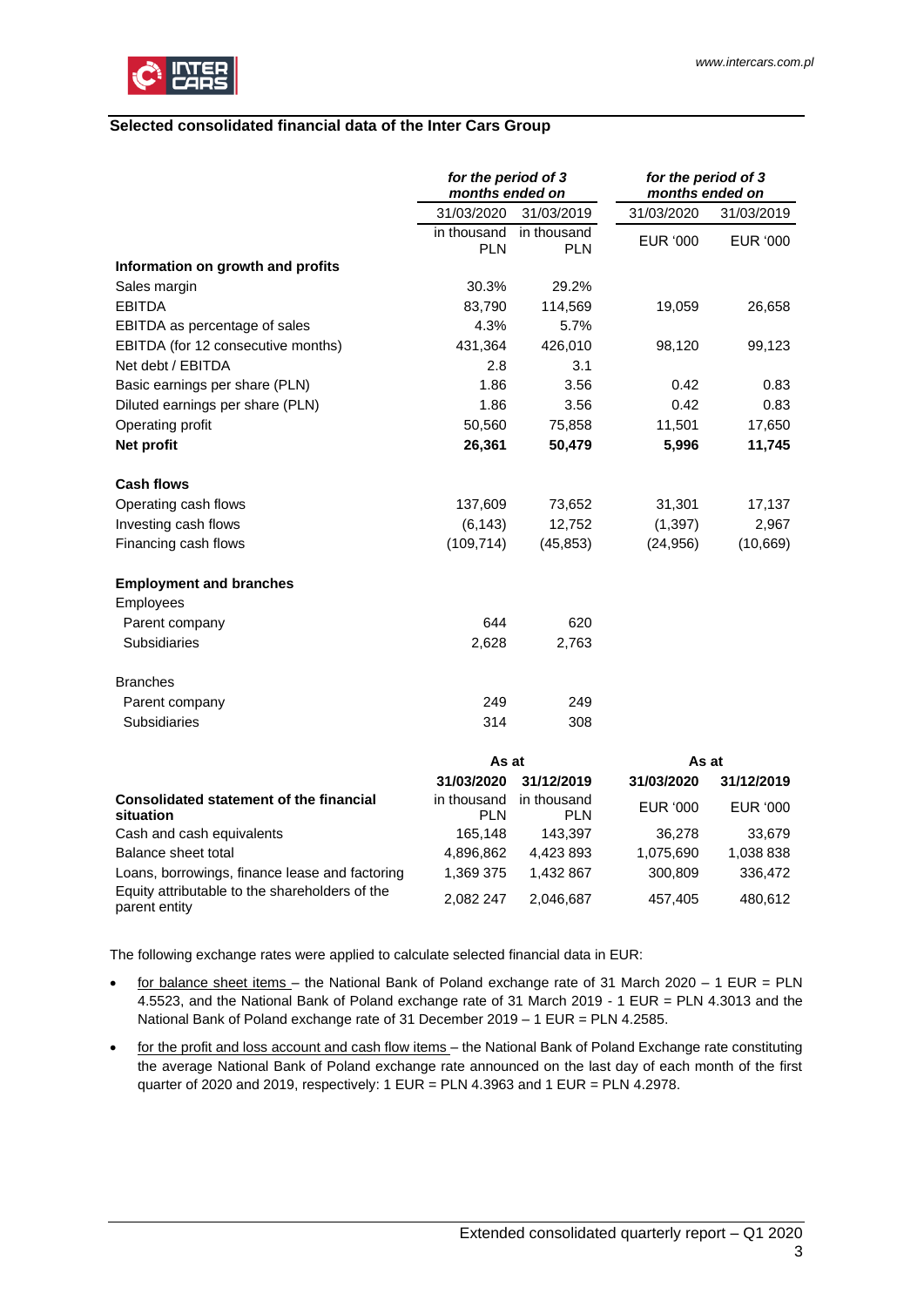

### <span id="page-3-0"></span>**INTERIM CONDENSED CONSOLIDATED FINANCIAL STATEMENTS OF THE INTER CARS GROUP**

| (in thousand PLN)<br><b>ASSETS</b>                  | 31/03/2020       | 31/12/2019       | <u>31/03/2019</u> |
|-----------------------------------------------------|------------------|------------------|-------------------|
| <b>Non-current assets</b>                           |                  |                  |                   |
| Property, plant and equipment                       | 498,727          | 502,479          | 470,391           |
| Right-of-use assets                                 | 250,462          | 256,825          | 181,978           |
| Investment property                                 | 10,837           | 10,837           | 11,049            |
| Real estate available for sale<br>Intangible assets |                  | 1,088<br>197,559 |                   |
| Investments in associates                           | 195,036<br>1,029 | 1,030            | 195,878<br>987    |
| Investments available for sale                      | 298              | 298              | 301               |
| Receivables                                         | 21,619           | 21,630           | 22,509            |
| Non-current receivables on long-term rental         | 191,879          | 188,634          |                   |
| Deferred tax assets                                 | 37,372           | 18,486           | 33,008            |
|                                                     | 1,207,259        | 1,198 866        | 916,101           |
| <b>Current assets</b><br>Inventory                  | 2,428,583        | 2,062,819        | 2,316,317         |
| Trade and other receivables                         | 1,036,590        | 954,773          | 979,642           |
| Receivables on short-term rental                    | 59,282           | 64,038           | 137,053           |
| Income tax receivables                              |                  |                  | 3,661             |
| Cash and cash equivalents                           | 165,148          | 143,397          | 155,274           |
| <b>TOTAL ASSETS</b>                                 | 3,689,603        | 3,225 027        | 3,591 947         |
|                                                     | 4,896,862        | 4,423 893        | 4,508,048         |
| <b>LIABILITIES</b>                                  |                  |                  |                   |
| Share capital                                       | 28,336           | 28,336           | 28,336            |
| Share premium account                               | 259,530          | 259,530          | 259,530           |
| Supplementary capital                               | 1,219,990        | 1,219,990        | 983,765           |
| Other capital reserves                              | 28,764           | 18,822           | 22,204            |
| Foreign exchange gains /losses in subsidiaries      | (16, 642)        | (25, 841)        | (29, 795)         |
| Retained earnings                                   | 562,269          | 545,850          | 612,135           |
| <b>Equity</b>                                       | 2,082,247        | 2,046,687        | 1,876,175         |
| Long-term liabilities                               |                  |                  |                   |
| Liabilities due to credits, loans                   | 536,544          | 565,744          | 563,479           |
| Finance lease liabilities                           | 232,331          | 238,920          | 151,642           |
| Non-current liabilities on long-term rental         | 191,879          | 188,634          | 105,163           |
| Other long-term liabilities                         | 4,902            | 8,160            | 6,551             |
| Deferred income tax provision                       | 3,580            | 21,067           | 4,103             |
|                                                     | 969,236          | 1,022,525        | 830,938           |
| <b>Short-term liabilities</b>                       |                  |                  |                   |
| Trade and other liabilities                         | 973,465          | 526,883          | 899,850           |
| Trade and other liabilities- passed for factoring   | 85,658           | 52,290           |                   |
| Liabilities due to credits, loans                   | 545,736          | 576,455          | 726,448           |
| Finance lease liabilities                           | 54,765           | 51,624           | 32,766            |
| Liabilities on the short-term rental                | 59,282           | 64,038           | 31,890            |
| Employee benefits                                   | 37,305           | 35,805           | 31,710            |
| Income tax liabilities                              | 89,169           | 47,586           | 78,271            |
|                                                     | 1,845 379        | 1,354,681        | 1,800,935         |
| <b>TOTAL LIABILITIES</b>                            | 4,896,862        | 4,423 893        | 4,508,048         |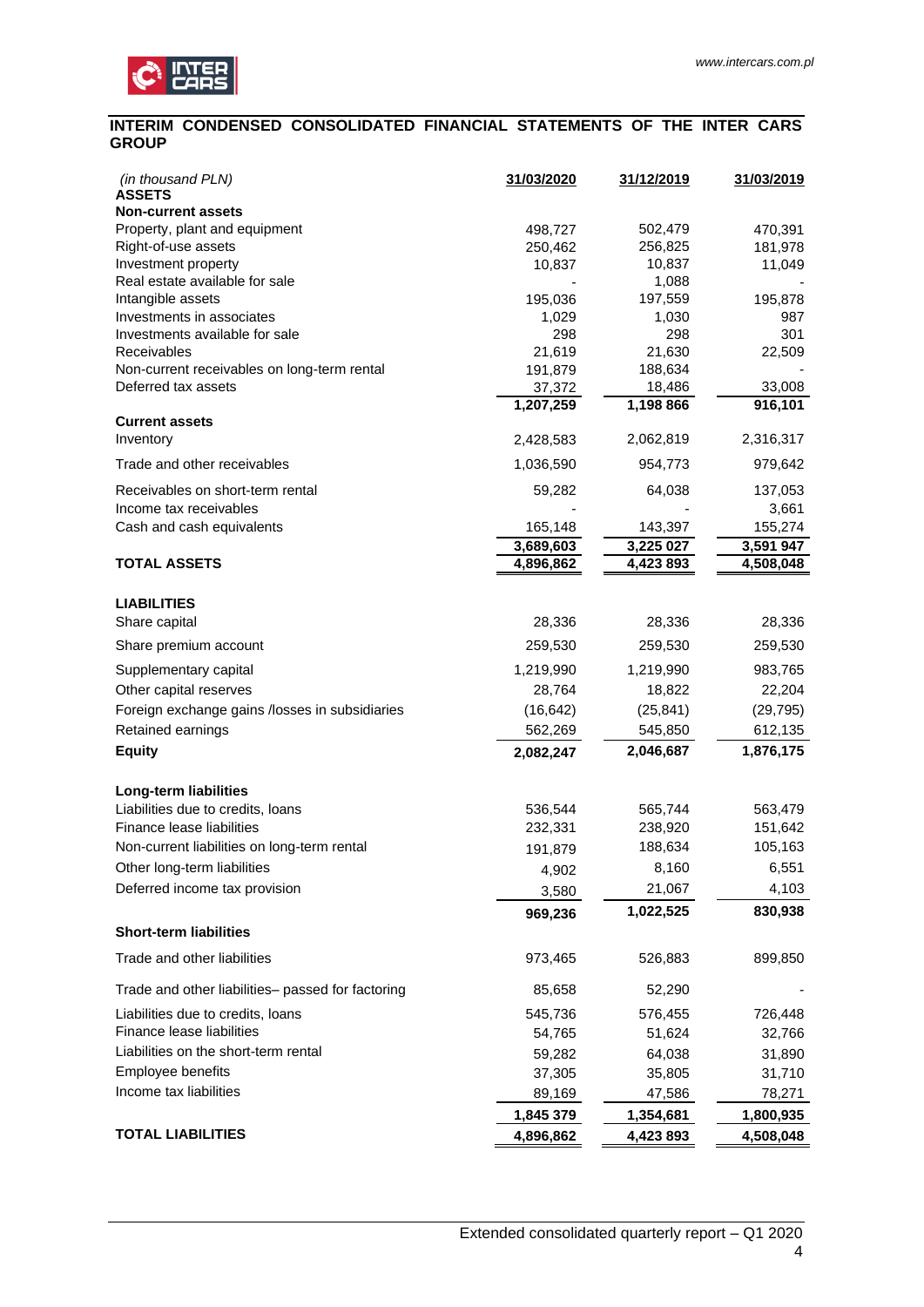

## <span id="page-4-0"></span> **Interim consolidated statement of comprehensive income**

| (in thousand PLN)                                       | for the period of 3 months ended on |             |  |  |
|---------------------------------------------------------|-------------------------------------|-------------|--|--|
|                                                         | 31/03/2020                          | 31/03/2019  |  |  |
| <b>Continued activity</b>                               |                                     |             |  |  |
| Revenues from the sale of products, goods and materials | 1,955,068                           | 1,998,064   |  |  |
| Cost of sales                                           | (1,363,577)                         | (1,414,210) |  |  |
| Gross profit on sales                                   | 591,491                             | 583,854     |  |  |
| Other operating revenues                                | 8,271                               | 16,655      |  |  |
| Selling cost, general and administrative expenses       | (323, 118)                          | (301, 441)  |  |  |
| Costs of distribution service                           | (213, 895)                          | (215,087)   |  |  |
| Other operating costs                                   | (12, 189)                           | (8, 123)    |  |  |
| <b>Operating profit</b>                                 | 50,560                              | 75,858      |  |  |
| Financial income                                        | 3,674                               | 652         |  |  |
| Exchange differences                                    | (6, 714)                            | 196         |  |  |
| <b>Financial costs</b>                                  | (15,089)                            | (15, 281)   |  |  |
| Profit before tax                                       | 32,431                              | 61,425      |  |  |
| Income tax                                              | (6,070)                             | (10, 946)   |  |  |
| Net profit                                              | 26,361                              | 50,479      |  |  |
| Attributable to:                                        |                                     |             |  |  |
| shareholders of the parent company                      | 26,361                              | 50,479      |  |  |
|                                                         | 26,361                              | 50,479      |  |  |
| <b>OTHER COMPREHENSIVE INCOME</b>                       |                                     |             |  |  |
| Foreign exchange gains /losses                          | 9,199                               | (3, 477)    |  |  |
| Total other comprehensive income, net                   | 9,199                               | (3, 477)    |  |  |
| <b>COMPREHENSIVE INCOME</b>                             | 35,560                              | 47,002      |  |  |
| Net profit attributable to:                             |                                     |             |  |  |
| - the shareholders of the parent entity                 | 26,361                              | 50,479      |  |  |
|                                                         | 26,361                              | 50,479      |  |  |
| Comprehensive income attributable to:                   |                                     |             |  |  |
| - the shareholders of the parent entity                 | 35,560                              | 47,002      |  |  |
| - minority interests                                    |                                     |             |  |  |
|                                                         | 35,560                              | 47,002      |  |  |
| Earnings per share (PLN)                                |                                     |             |  |  |
| - basic                                                 | 1.86                                | 3.56        |  |  |
| - diluted                                               | 1.86                                | 3.56        |  |  |
| Number of shares                                        | 14,168,100                          | 14,168,100  |  |  |
| Number of shares to be diluted                          | 14,168,100                          | 14,168,100  |  |  |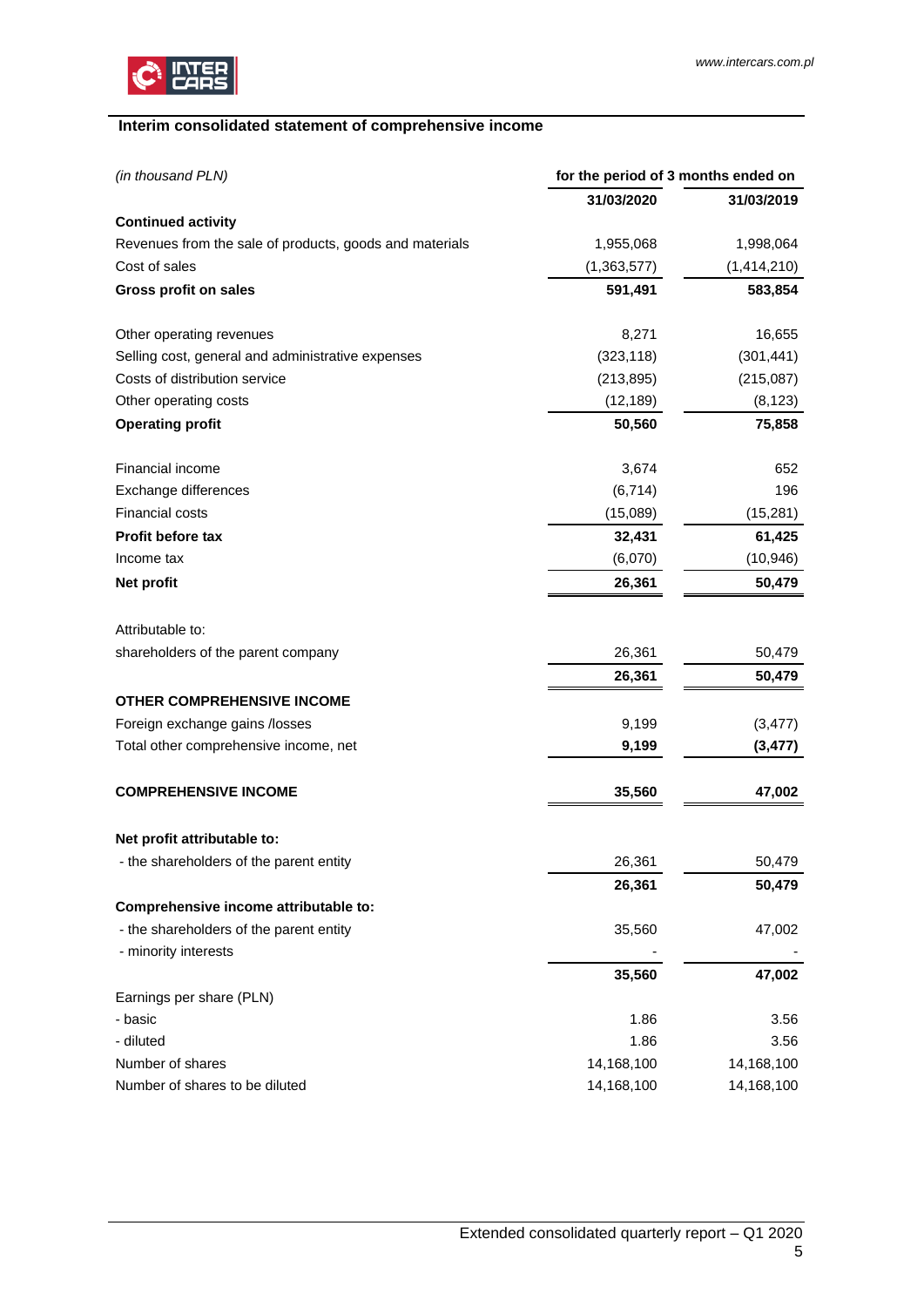

## **Interim consolidated statement of changes in equity**

#### **for the period from 01 January 2020 to 31 March 2020**

| (in thousand PLN)                                                       | Share<br>capital | Share premium<br>account | Supplemen<br>tary capital | Foreign<br>exchange<br>gains<br>/losses | Other<br>reserve<br>capitals | Retained<br>earnings | <b>Equity</b><br>attributable to<br>the<br>shareholders of<br>the parent entity |
|-------------------------------------------------------------------------|------------------|--------------------------|---------------------------|-----------------------------------------|------------------------------|----------------------|---------------------------------------------------------------------------------|
| As at 01 January 2020                                                   | 28,336           | 259,530                  | 1,219,990                 | (25, 841)                               | 28,764                       | 535,908              | 2,046,687                                                                       |
| Profit in the reporting period                                          |                  | ٠                        | $\overline{\phantom{a}}$  |                                         | ٠                            | 26,361               | 26,361                                                                          |
| Foreign exchange gains /losses                                          |                  | $\overline{\phantom{0}}$ | $\overline{\phantom{a}}$  | 9,199                                   | $\blacksquare$               |                      | 9,199                                                                           |
| Distribution of prior period profit - allocation to reserve<br>capitals |                  | $\blacksquare$           | $\overline{\phantom{a}}$  | $\,$ $\,$                               |                              |                      |                                                                                 |
| As at 31 March 2020                                                     | 28,336           | 259.530                  | 1,219 990                 | (16, 642)                               | 28,764                       | 562,269              | 2,082 247                                                                       |

#### **for the period from 01 January 2019 to 31 December 2019**

<span id="page-5-0"></span>

| (in thousand PLN)                                                                   | Share<br>capital | Share premium<br>account | Supplemen<br>tary capital | Foreign<br>exchange<br>gains /losses<br><i>in</i><br>subsidiaries | Other<br>reserve<br>capitals | Retained<br>earnings | <b>Total equity</b> |
|-------------------------------------------------------------------------------------|------------------|--------------------------|---------------------------|-------------------------------------------------------------------|------------------------------|----------------------|---------------------|
| As at 01 January 2019                                                               | 28,336           | 259,530                  | 983,765                   | (26, 318)                                                         | 19,030                       | 564.830              | 1,829,173           |
| <b>Statement of comprehensive income</b>                                            |                  |                          |                           |                                                                   |                              |                      |                     |
| Profit in the reporting period                                                      |                  |                          |                           |                                                                   |                              | 227.096              | 227,096             |
| Foreign exchange gains /losses in subsidiaries                                      |                  |                          |                           | 477                                                               |                              |                      | 477                 |
| Distribution of prior period profit - dividend                                      |                  |                          | -                         | $\blacksquare$                                                    |                              | (10,059)             | (10, 059)           |
| Distribution of retained profits - transfer to<br>supplementary and reserve capital |                  |                          | 236.225                   | ۰                                                                 | 9,734                        | (245, 959)           |                     |
| As at 31 December 2019                                                              | 28,336           | 259,530                  | 1,219,990                 | (25, 841)                                                         | 28,764                       | 535.908              | 2,046,687           |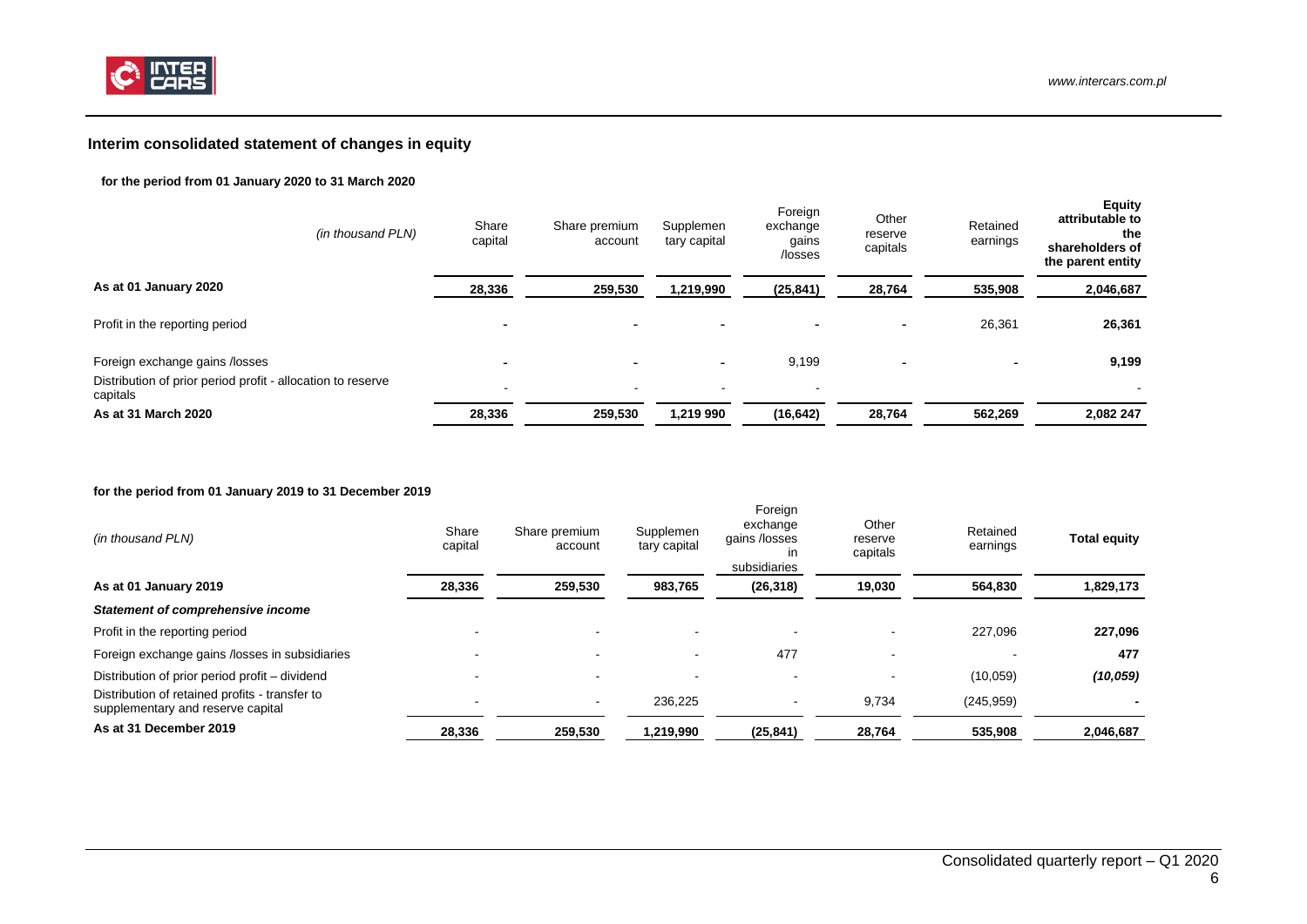

### **for the period from 01 January 2019 to 31 March 2019**

| (in thousand PLN)                                                       | Share<br>capital | Share premium<br>account | Supplemen<br>tary capital | Foreign<br>exchange<br>gains<br>/losses | Other<br>reserve<br>capitals | Retained<br>earnings | <b>Equity</b><br>attributable to<br>the<br>shareholders of<br>the parent entity |
|-------------------------------------------------------------------------|------------------|--------------------------|---------------------------|-----------------------------------------|------------------------------|----------------------|---------------------------------------------------------------------------------|
| As at 01 January 2019                                                   | 28,336           | 259,530                  | 983,765                   | (26, 318)                               | 19,030                       | 564,830              | 1,829,173                                                                       |
| Profit in the reporting period                                          |                  | -                        |                           | $\overline{\phantom{a}}$                | $\overline{\phantom{0}}$     | 50,479               | 50,479                                                                          |
| Foreign exchange gains /losses                                          |                  |                          |                           | (3, 477)                                | ٠                            | -                    | (3, 477)                                                                        |
| Distribution of prior period profit - allocation to reserve<br>capitals |                  | $\,$ $\,$                |                           | $\,$ $\,$                               | 3,174                        | (3, 174)             |                                                                                 |
| As at 31 March 2019                                                     | 28,336           | 259,530                  | 983,765                   | (29, 795)                               | 22,204                       | 612.135              | 1,876,175                                                                       |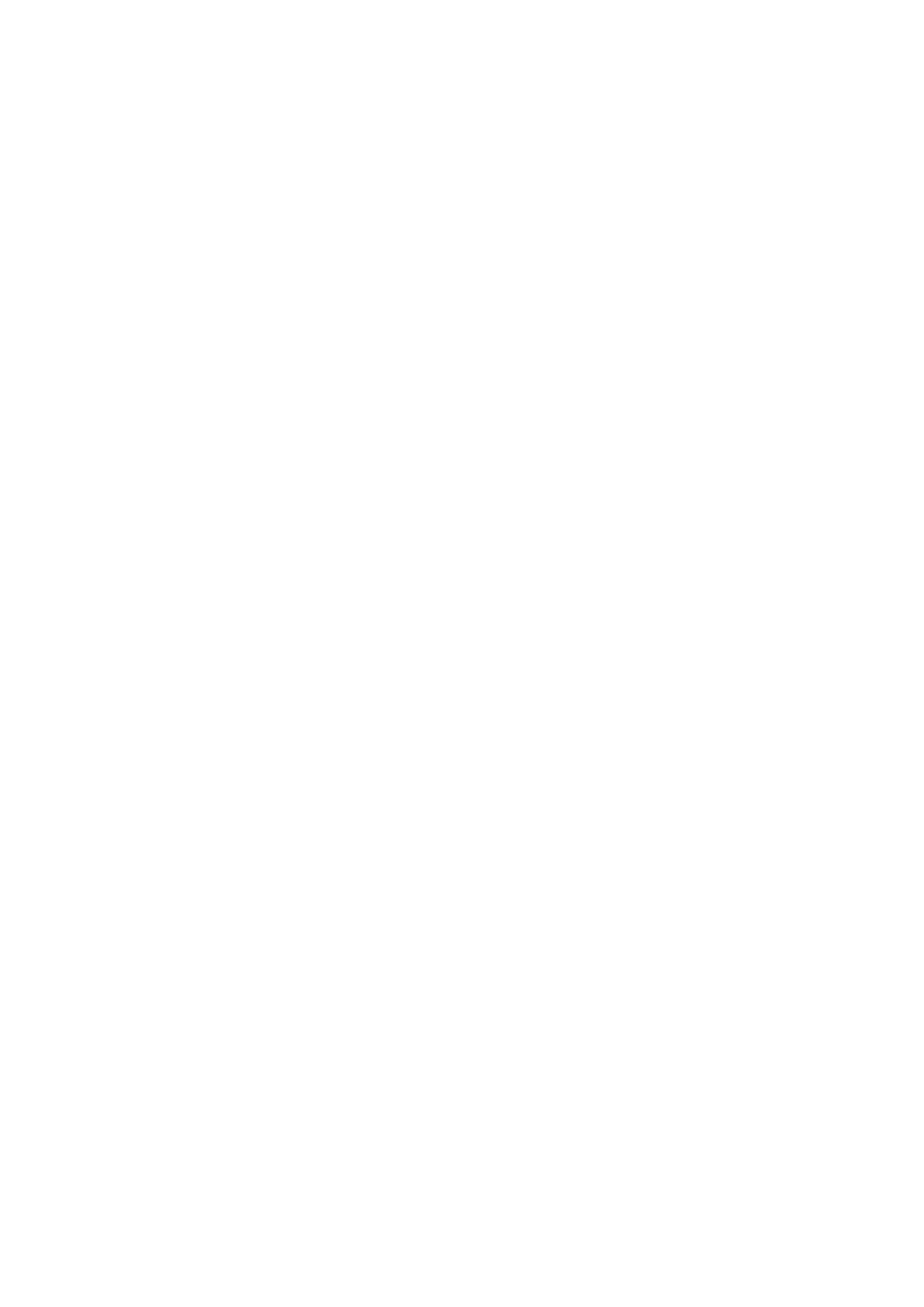

## <span id="page-8-0"></span>**Interim consolidated statement of cash flows**

| (in thousand PLN)                                                                                  | $1/01/2020 -$<br>31/03/2020 | $1/01/2019 -$<br>31/03/2019 |
|----------------------------------------------------------------------------------------------------|-----------------------------|-----------------------------|
| Cash flows from operating activities                                                               |                             |                             |
| Profit before tax                                                                                  | 32,431                      | 61,425                      |
| Adjustments:                                                                                       |                             |                             |
| Depreciation and amortization                                                                      | 33,230                      | 38,711                      |
| Foreign exchange gains /losses                                                                     | 5,445                       | (1,280)                     |
| (Profit / loss on investing activities                                                             | 1,758                       |                             |
| Net interest                                                                                       | 13,129                      | 14,768                      |
| Other adjustments, net                                                                             | 9,199                       | 1,954                       |
| Operating profit before changes in the working capital                                             | 95,192                      | 115,578                     |
| Increase (decrease) in inventories                                                                 | (365, 763)                  | (115, 528)                  |
| Change in receivables                                                                              | (80,043)                    | (109, 369)                  |
| Change in short-term liabilities                                                                   | 492,616                     | 194,795                     |
| Cash generated by operating activities                                                             | 142,002                     | 85,476                      |
| Corporate income tax paid                                                                          | (4, 393)                    | (11, 824)                   |
| Net cash from operating activities                                                                 | 137,609                     | 73,652                      |
| Cash flow from investment activities                                                               |                             |                             |
| Proceeds from the sale of intangible assets, investment<br>property, property, plant and equipment | 623                         | 35,959                      |
| Acquisition of intangible assets, investment property, and<br>property, plant and equipment        | (6, 677)                    | (23, 670)                   |
| Repayment of loans granted                                                                         | 346                         | 355                         |
| Loans granted                                                                                      | (548)                       |                             |
| Interest received                                                                                  | 113                         | 108                         |
| Net cash from investing activities                                                                 | (6, 143)                    | 12,752                      |
| Cash flow from financing activities                                                                |                             |                             |
| Revenues under credits and debt securities                                                         | 4,739                       |                             |
| Repayment of credits                                                                               | (70, 557)                   | (11, 248)                   |
| Financial lease contracts liabilities                                                              | (30, 654)                   | (20, 873)                   |
| Interest paid                                                                                      | (13, 242)                   | (13, 732)                   |
| Net cash from financing activities                                                                 | (109, 714)                  | (45, 853)                   |
| Net change in cash and cash equivalents                                                            | 21,752                      | 40,550                      |
| Cash and cash equivalents at the beginning of the period                                           | 143,397                     | 114,725                     |
| Cash and cash equivalents at the end of the period                                                 | 165,148                     | 155,275                     |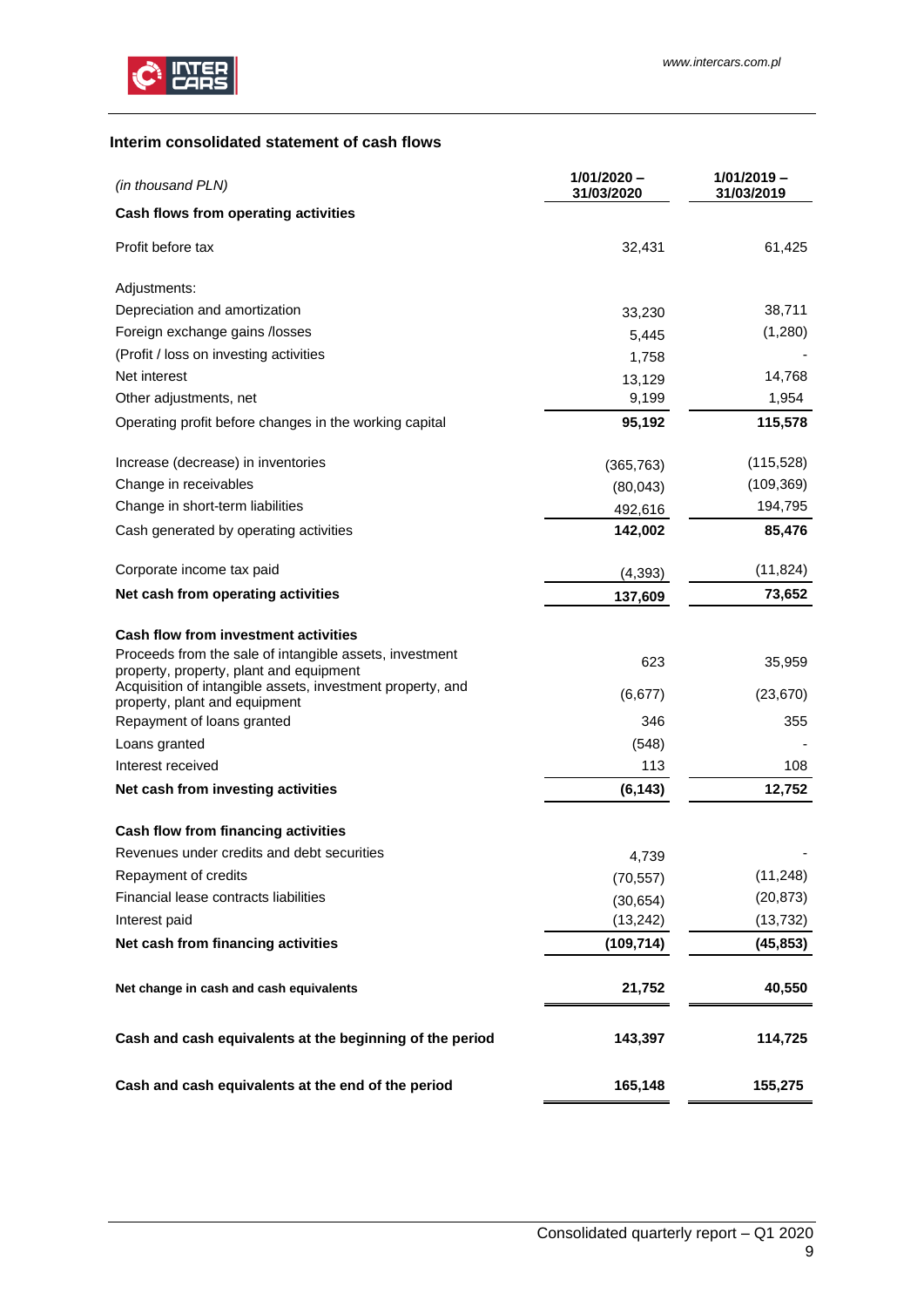

#### <span id="page-9-0"></span> **Explanatory notes to the interim condensed financial statements for the period of 3 months ended on 31 March 2020**

### <span id="page-9-1"></span>**I. Information about the Inter Cars Capital Group**

#### **Scope of activities**

The principal activities of Grupa Kapitałowa Inter Cars Spółka Akcyjna (hereinafter referred to as "the Group," "the Inter Cars Capital Group," the Inter Cars Group") are import and distribution of spare parts for passenger cars and commercial vehicles.

### **Registered seat – the parent entity**

Inter Cars S.A. ul. Powsińska 64 02-903 Warsaw Poland *Central Warehouse:* Europejskie Centrum Logistyczne (European Logistics Centre) Swobodnia 35 05-170 Zakroczym

### **Contact and administrative details**

The Company has been entered into the Register of Companies of the National Court Register kept by the District Court for the capital city of Warsaw, in Warsaw, XII Commercial Department of the National Court Register, under the following number:

KRS 0000008734 NIP 1181452946 Regon 014992887 phone (+48-22) 714 19 16 fax. (+48-22) 714 19 18 biuro.zarzadu@intercars.eu relacje.inwestorskie@intercars.eu www.intercars.com.pl

### **Supervisory Board (as at the date of approval of the financial statements)**

Andrzej Oliszewski, President Piotr Płoszajski Tomasz Rusak Jacek Klimczak Jacek Podgórski Radosław Kudła

### **Management Board (as at the date of approval of the financial statements)**

Maciej Oleksowicz, President Krzysztof Soszyński, Vice-President Wojciech Twaróg Piotr Zamora Tomáš Kaštil

#### **Statutory auditor**

PricewaterhouseCoopers Polska spółka z ograniczoną odpowiedzialnością Audyt sp. k. ul. Polna 11; 00-663 Warsaw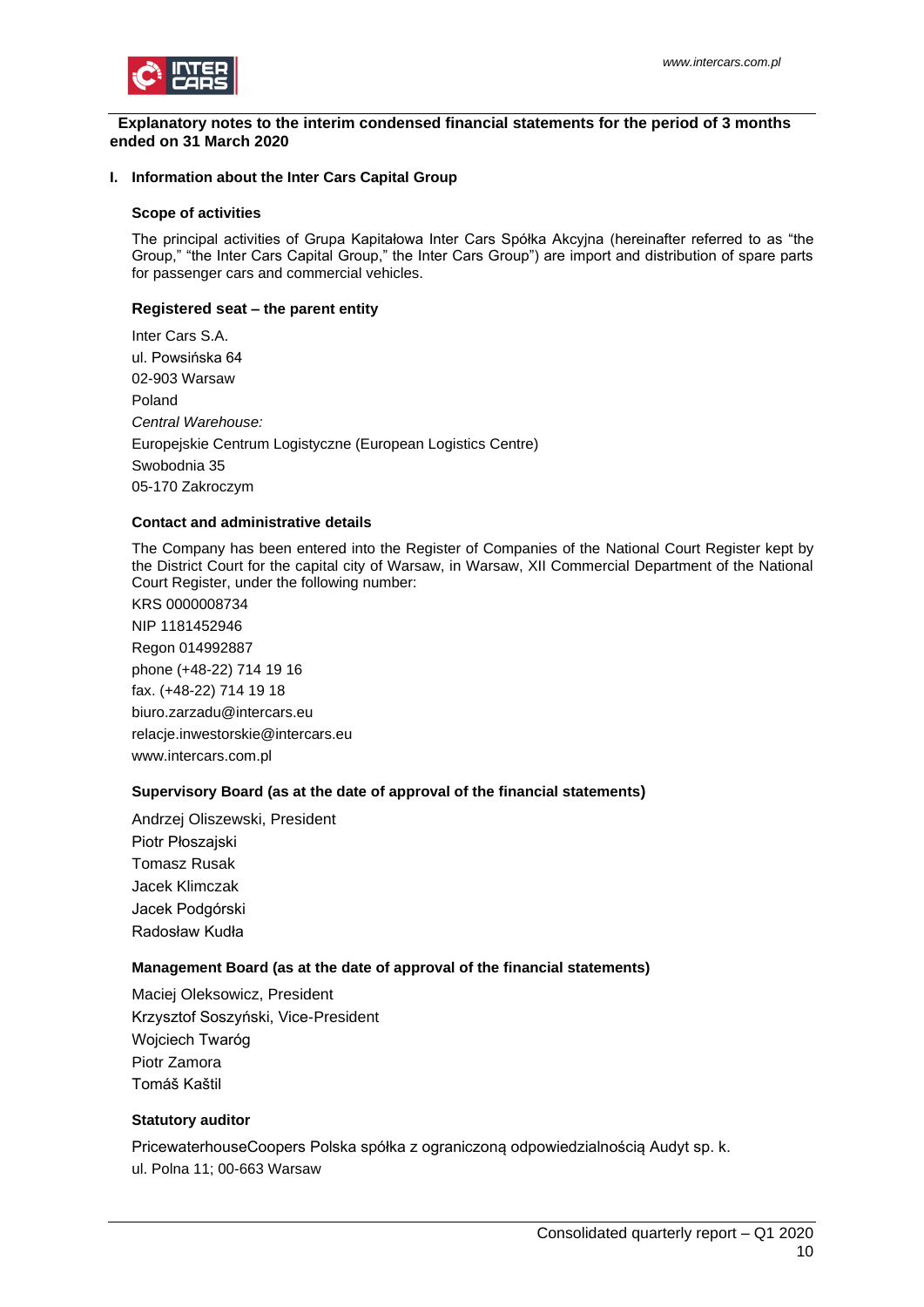

#### <span id="page-10-0"></span>**II. Composition of the Capital Group**

The parent company, Inter Cars S.A. ("the Company") is registered in Poland. The interim consolidated financial statements for the period ended on 31 March 2020 contain information about the company, its subsidiaries referred to as the Inter Cars Capital Group ("the Group"), and about the Group's share in related entities.

The consolidated financial statements of the Inter Cars Capital Group for the period ended on 31 December 2019 are available at www.intercars.com.pl in Investor Relations tab.

As at 31 March 2020, the following entities comprised the Inter Cars Capital Group: Inter Cars S.A. as the parent entity, and 32 other entities, including:

- 30 subsidiaries of Inter Cars S.A.
- 2 indirect subsidiaries of Inter Cars S.A.
- The Group also holds shares in one related entity.

The first quarter of 2020 saw no changes in the organizational structure of the issuer's Capital Group, including changes resulting from amalgamation or gaining or losing control over subsidiaries and longterm investments or as a result of division, restructuring or discontinuance.

| Name of entity                           | Registered<br>seat                | Scope of activities                                                                                                         | Consolidation<br>method | % of the Group's share in<br>the share capital |                                                |
|------------------------------------------|-----------------------------------|-----------------------------------------------------------------------------------------------------------------------------|-------------------------|------------------------------------------------|------------------------------------------------|
|                                          |                                   |                                                                                                                             |                         | 31/03/2020                                     | 31/03/2019                                     |
| <b>Parent company</b>                    |                                   |                                                                                                                             |                         |                                                |                                                |
| Inter Cars S.A.                          | Warsaw,<br>Poland                 | Import and distribution of spare parts<br>for passenger cars and commercial<br>vehicles                                     | full                    | <b>Not</b><br>applicable                       | Not<br>applicable                              |
| <b>Direct subsidiaries</b>               |                                   |                                                                                                                             |                         |                                                |                                                |
| Name of entity                           | Registered<br>seat                | Scope of activities                                                                                                         | Consolidation<br>method |                                                | % of the Group's share in<br>the share capital |
|                                          |                                   |                                                                                                                             |                         | 31/12/2019                                     | 31/12/2018                                     |
| Inter Cars Ukraine                       | Khmelnitsky,<br>Ukraine           | Distribution of spare parts for<br>passenger cars and commercial<br>vehicles                                                | full                    | 100%                                           | 100%                                           |
| Q-service Sp. z o.o.                     | Cząstków<br>Mazowiecki,<br>Poland | Advisory services, organization of<br>trainings and seminars related to<br>automotive services and the<br>automotive market | full                    | 100%                                           | 100%                                           |
| Lauber Sp. z o.o.                        | Słupsk,<br>Poland                 | Remanufacturing of car parts                                                                                                | full                    | 100%                                           | 100%                                           |
| Inter Cars Česká republika s.r.o.        | Prague,<br>Czech<br>Republic      | Distribution of spare parts for<br>passenger cars and commercial<br>vehicles                                                | full                    | 100%                                           | 100%                                           |
| Feber Sp. z o.o.                         | Warsaw,<br>Poland                 | Manufacture of motor vehicles, trailers<br>and semi-trailers                                                                | full                    | 100%                                           | 100%                                           |
| IC Development & Finance Sp. z<br>0.0    | Warsaw,<br>Poland                 | Real estate development and lease                                                                                           | full                    | 100%                                           | 100%                                           |
| Armatus sp. z o.o.                       | Warsaw,<br>Poland                 | Distribution of spare parts for<br>passenger cars and commercial<br>vehicles                                                | full                    | 100%                                           | 100%                                           |
| Inter Cars Slovenská republika<br>s.r.o. | Bratislava,<br>Slovakia           | Distribution of spare parts for<br>passenger cars and commercial<br>vehicles                                                | full                    | 100%                                           | 100%                                           |
| Inter Cars Lietuva UAB                   | Vilnius,<br>Lithuania             | Distribution of spare parts for<br>passenger cars and commercial<br>vehicles                                                | full                    | 100%                                           | 100%                                           |
| JC Auto S.A.                             | Braine-le-<br>Château,<br>Belgium | Distribution of spare parts for<br>passenger cars and commercial<br>vehicles                                                | full                    | 100%                                           | 100%                                           |
| Inter Cars Hungária Kft                  | Budapest,<br>Hungary              | Distribution of spare parts for<br>passenger cars and commercial<br>vehicles                                                | full                    | 100%                                           | 100%                                           |
| Inter Cars Italia s.r.I                  | Milan, Italy                      | Distribution of spare parts for<br>passenger cars and commercial<br>vehicles                                                | full                    | 100%                                           | 100%                                           |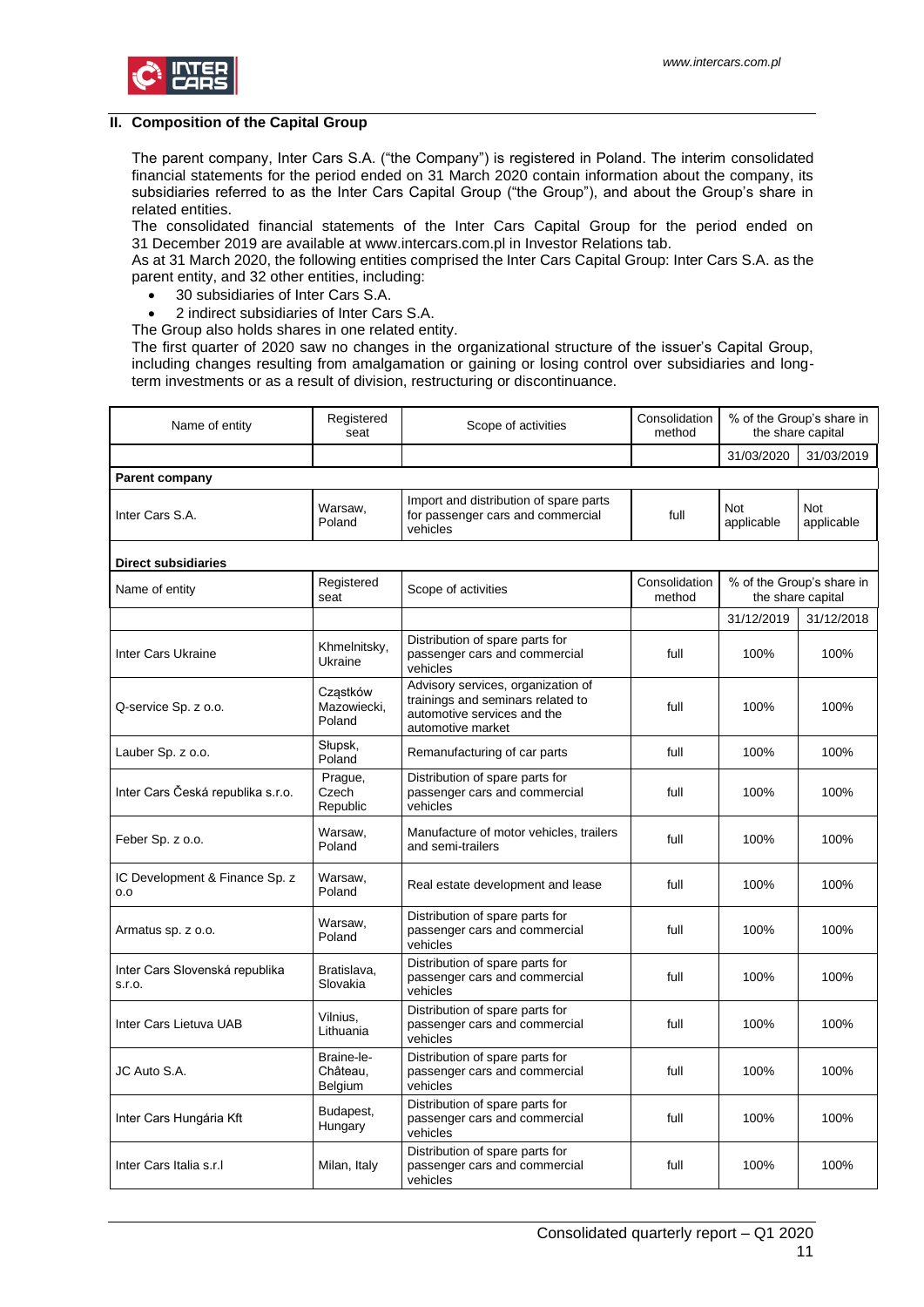

| Name of entity                                            | Registered<br>seat                         | Scope of activities                                                          | Consolidation<br>method | % of the Group's share in<br>the share capital |                |
|-----------------------------------------------------------|--------------------------------------------|------------------------------------------------------------------------------|-------------------------|------------------------------------------------|----------------|
|                                                           |                                            |                                                                              |                         | 31/03/2020                                     | 31/03/2019     |
| Inter Cars d.o.o.                                         | Zaprešić<br>(Grad<br>Zaprešić),<br>Croatia | Distribution of spare parts for<br>passenger cars and commercial<br>vehicles | full                    | 100%                                           | 100%           |
| Inter Cars Romania s.r.l.                                 | Cluj-Napoca,<br>Romania                    | Distribution of spare parts for<br>passenger cars and commercial<br>vehicles | full                    | 100%                                           | 100%           |
| Inter Cars Cyprus Limited                                 | Nicosia,<br>Cyprus                         | Distribution of spare parts for<br>passenger cars and commercial<br>vehicles | full                    | 100%                                           | 100%           |
| Inter Cars Latvija SIA                                    | Mārupes<br>nov., Mārupe<br>, Latvia        | Distribution of spare parts for<br>passenger cars and commercial<br>vehicles | full                    | 100%                                           | 100%           |
| Cleverlog-Autoteile GmbH                                  | Berlin,<br>Germany                         | Distribution of spare parts for<br>passenger cars and commercial<br>vehicles | full                    | 100%                                           | 100%           |
| Inter Cars Bulgaria Ltd.                                  | Sofia,<br><b>Bulgaria</b>                  | Distribution of spare parts for<br>passenger cars and commercial<br>vehicles | full                    | 100%                                           | 100%           |
| Inter Cars Marketing Services Sp.<br>Z 0.0.               | Cząstków<br>Mazowiecki,<br>Poland          | Advertising, market and public opinion<br>research                           | full                    | 100%                                           | 100%           |
| ILS $Sp. z 0.0$ .                                         | Swobodnia,<br>Zakroczym,<br>Poland         | Logistics services                                                           | full                    | 100%                                           | 100%           |
| Inter Cars Malta Holding Limited                          | Birkirkara,<br>Malta                       | Assets management                                                            | full                    | 100%                                           | 100%           |
| Q-service Truck Sp. z o.o.                                | Warsaw,<br>Poland                          | Sale of delivery vans and trucks                                             | full                    | 100%                                           | 100%           |
| Inter Cars INT d.o.o.                                     | Ljubljana,<br>Slovenia                     | Distribution of spare parts for<br>passenger cars and commercial<br>vehicles | full                    | 100%                                           | 100%           |
| Inter Cars Eesti OÜ                                       | Tallinn,<br>Estonia                        | Distribution of spare parts for<br>passenger cars and commercial<br>vehicles | full                    | 100%                                           | 100%           |
| Inter Cars Piese Auto s.r.l.                              | Kishinev,<br>Moldova                       | Distribution of spare parts for<br>passenger cars and commercial<br>vehicles | full                    | 100%                                           | 100%           |
| Inter Cars GREECE                                         | Athens,<br>Greece                          | Distribution of spare parts for<br>passenger cars and commercial<br>vehicles | full                    | 100%                                           | 100%           |
| Inter Cars d.o.o.                                         | Sarajevo,<br>Bosnia and<br>Herzegovina     | Distribution of spare parts for<br>passenger cars and commercial<br>vehicles | full                    | 100%                                           | 100%           |
| Inter Cars United Kingdom -<br>automotive technology Ltd* | Tipton, Great<br>Britain                   | Distribution of spare parts for<br>passenger cars and commercial<br>vehicles | full                    | 100%                                           | 100%           |
| Inter Cars d.o.o. Beograd-<br>Rakovica***                 | Belgrade-<br>Rakovica,<br>Serbia           | Distribution of spare parts for<br>passenger cars and commercial<br>vehicles | full                    | 100%                                           | 100%           |
| Inter Cars Fleet Services Sp. z<br>$0.0.^{**}$            | Warsaw<br>Poland                           | Services for motor-vehicle fleets related<br>to vehicle repairs              | Not<br>applicable       | 100%                                           | $\blacksquare$ |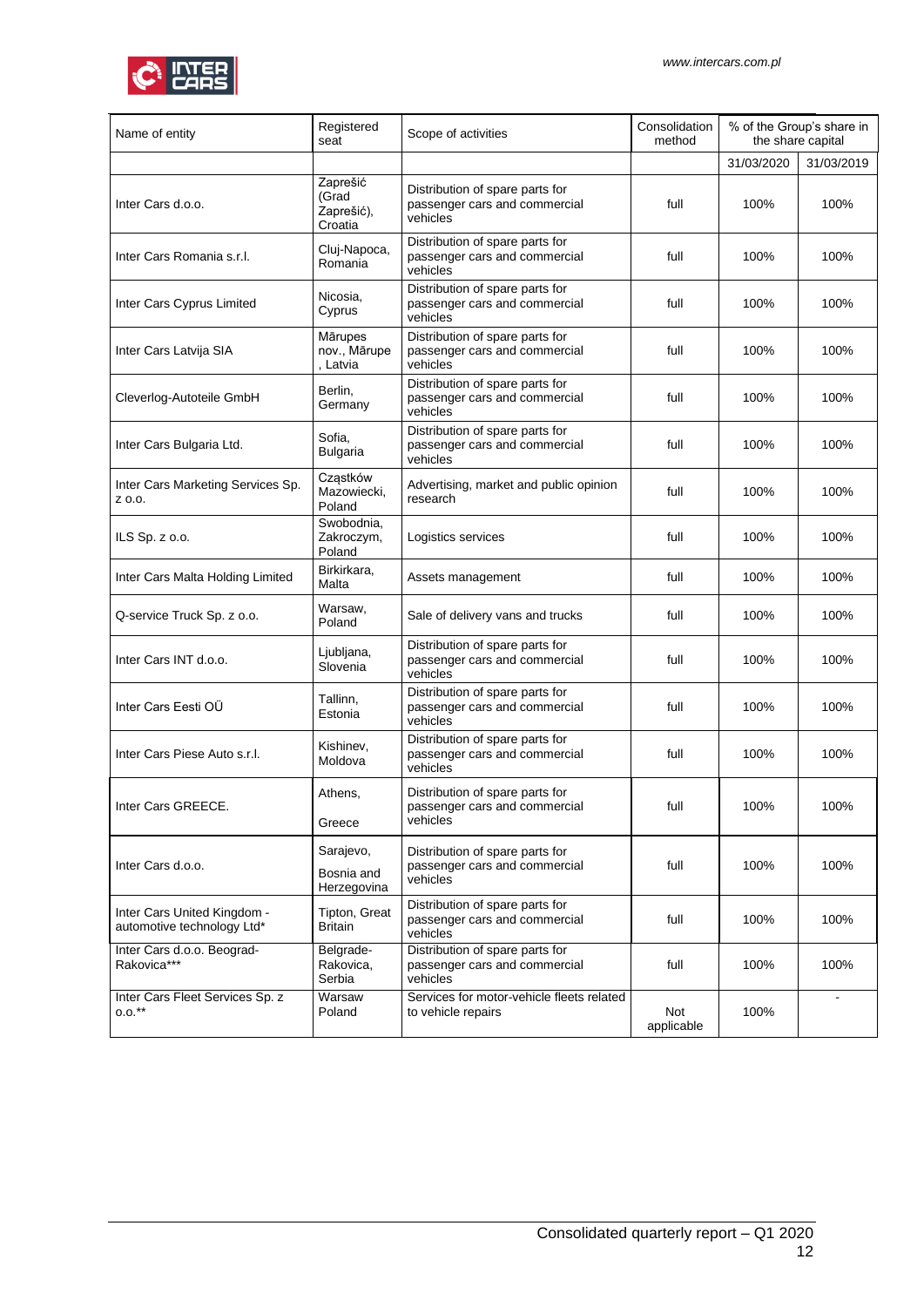

| Name of entity               | Registered<br>seat   | Scope of activities                                                                                      | Consolidation<br>method |            | % of the Group's share in<br>the share capital |  |  |
|------------------------------|----------------------|----------------------------------------------------------------------------------------------------------|-------------------------|------------|------------------------------------------------|--|--|
|                              |                      |                                                                                                          |                         | 31/03/2020 | 31/03/2019                                     |  |  |
| Indirect subsidiaries        |                      |                                                                                                          |                         |            |                                                |  |  |
| Inter Cars Malta Limited**** | Birkirkara.<br>Malta | Sale of spare parts and advisory<br>services related to automotive services<br>and the automotive market | full                    | 100%       | 100%                                           |  |  |
| Aurelia Auto d o o*****      | Vinkovci,<br>Croatia | Distribution of spare parts and real<br>estate rental                                                    | full                    | 100%       | 100%                                           |  |  |
| <b>Associated entities</b>   |                      |                                                                                                          |                         |            |                                                |  |  |
| InterMeko Europa Sp. z o.o.  | Warsaw.<br>Poland    | Control and assessment of spare parts,<br>components and accessories                                     | equity<br>method        | 50%        | 50%                                            |  |  |

\* The company started operational activity in 2Q2019.

\*\* The company started operational activity in 1Q2020.

\*\*\* The company started operational activity in 4Q2019

\*\*\*\* 100% shares held by subsidiary company Inter Cars Malta Holding Limited

\*\*\*\*\* 100% shares held by subsidiary company Inter Cars d.o.o. (Croatia)

On 4 February 2020, a resolution was adopted to liquidate the subsidiary entity Inter Cars Deutschland GmbH, which had not become operational prior to the adoption of the said resolution.

### **Stock exchange listings**

The shares of Inter Cars S.A., i.e. the parent entity, are listed on the Warsaw Stock Exchange in the continuous trading system.

### <span id="page-12-0"></span>**III. Declaration of compliance with IFRS**

The condensed interim consolidated financial statements of the Inter Cars Capital Group were prepared for the period of 3 months ended on 31 March 2020.

The condensed interim financial statements covering first quarter of 2020 comply with the requirements of the International Accounting Standard IAS 34 *"Interim Financial Reporting"* related to interim financial statements.

The condensed interim financial statements of the Group are published together with the condensed standalone interim financial statements. The condensed standalone interim financial statements of the Company should be read together with the condensed interim consolidated financial statements of the Group in order to have a comprehensive view of the financial result and the financial situation of the company.

Preparation of financial statements in accordance with IFRS requires application of specific accounting estimates. It also requires form the Management Board to use its own judgement with regard to application of the accounting standards adopted by the Group. The areas a higher degree of judgement or complexity, or areas where assumptions and estimates are significant to the financial statements are presented in note 14.

Interim condensed consolidated financial statement of Inter Cars S.A. Capital Group prepared for the period of 3 months ended on 31 March 2020 with explanatory notes to interim condensed financial statements and quarterly financial information of Inter Cars S.A. 1Q 2020 was approved by the Board of Managers for publication on 05 June 2020.

### <span id="page-12-1"></span>**IV. Basis for preparing the condensed interim consolidated financial statements**

With the exception of the changes described in "Changes to the accounting principles," these condense interim financial statements were prepared by the Inter Cars Capital Group in accordance with the same accounting standards as those applied by the Group to prepare the consolidated financial statements for the period ended on 31 December 2019.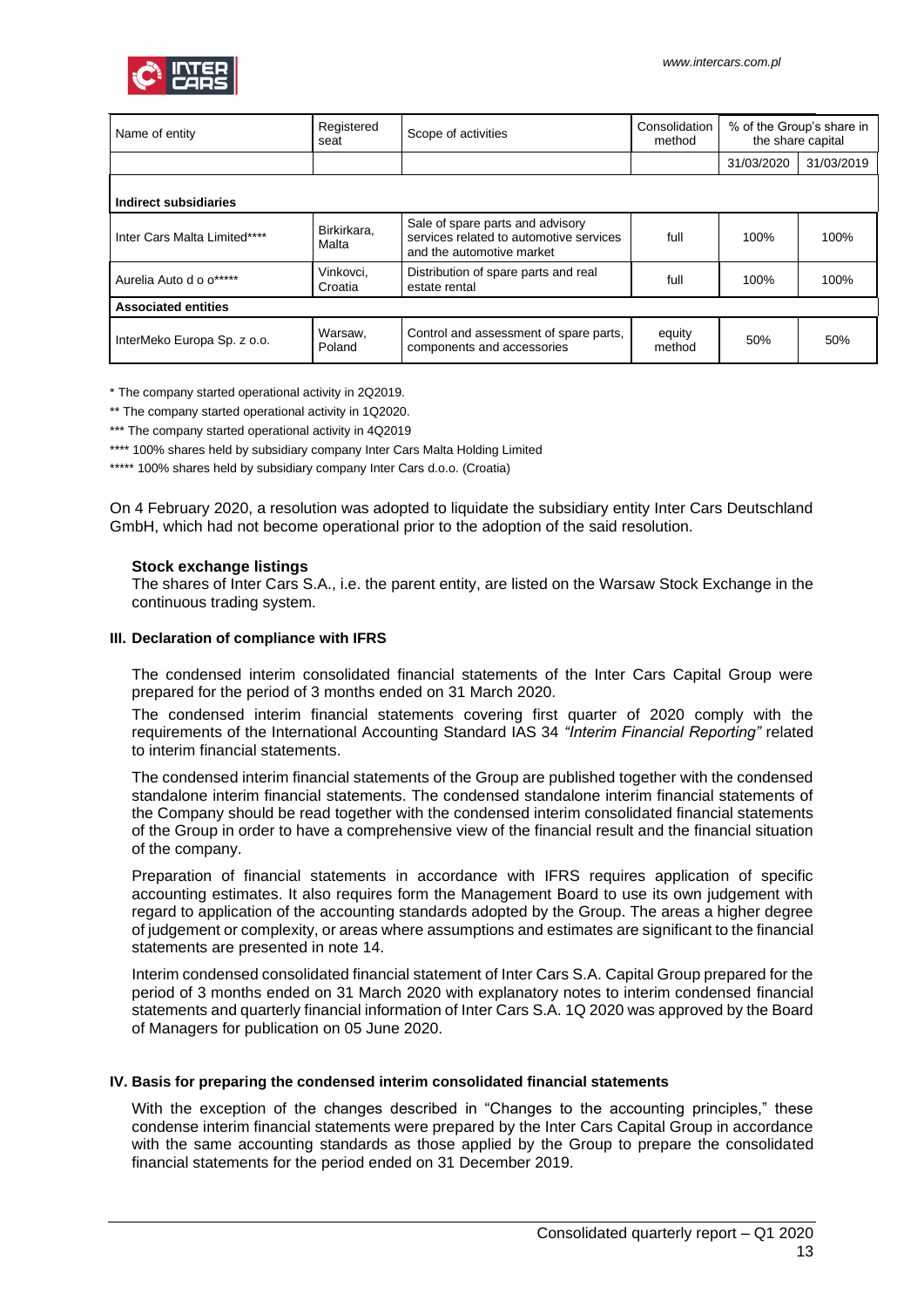

The condensed interim consolidated financial statements were prepared under the assumption that Group will continue as a going concern in the foreseeable future and that there are no circumstances indicating a threat to the continuance of its operations.

All values presented in the condensed interim financial statements are quoted in PLN '000, unless otherwise indicated.

### <span id="page-13-0"></span>**V. Changes to the accounting principles**

The information included in these condense interim financial statements was prepared based on the same accounting principles and calculation methods as those applied in the preceding annual consolidated financial statements for the year 2019.

### <span id="page-13-1"></span>**VI. Foreign Exchange rates applied to calculate the figures for 1 quarter of 2020**

All financial figures presented in the report in EUR were translated according to the following exchange rates:

|                                                       | 2020   | 2019   |
|-------------------------------------------------------|--------|--------|
| average exchange rate in the period from 1 January to | 4.5523 | 4.3013 |
| 31 March                                              | 4.3963 | 4.2978 |

The following principles have been used to convert data presented in thousand EURO in selected financial data:

- the figures resulting from the profit and loss account the average exchange rate constituting the arithmetic mean of the exchange rates announced by President of the National Bank of Poland on the last day of each month of a given period;
- the figures resulting from the balance sheet the exchange rate as at 31 March constituting the average EUR exchange rate announced on 31 March the President of the National Bank of Poland;
- for translating the value of the share capital the average EUR exchange rates applicable on the day on which an increase in the share capital was registered.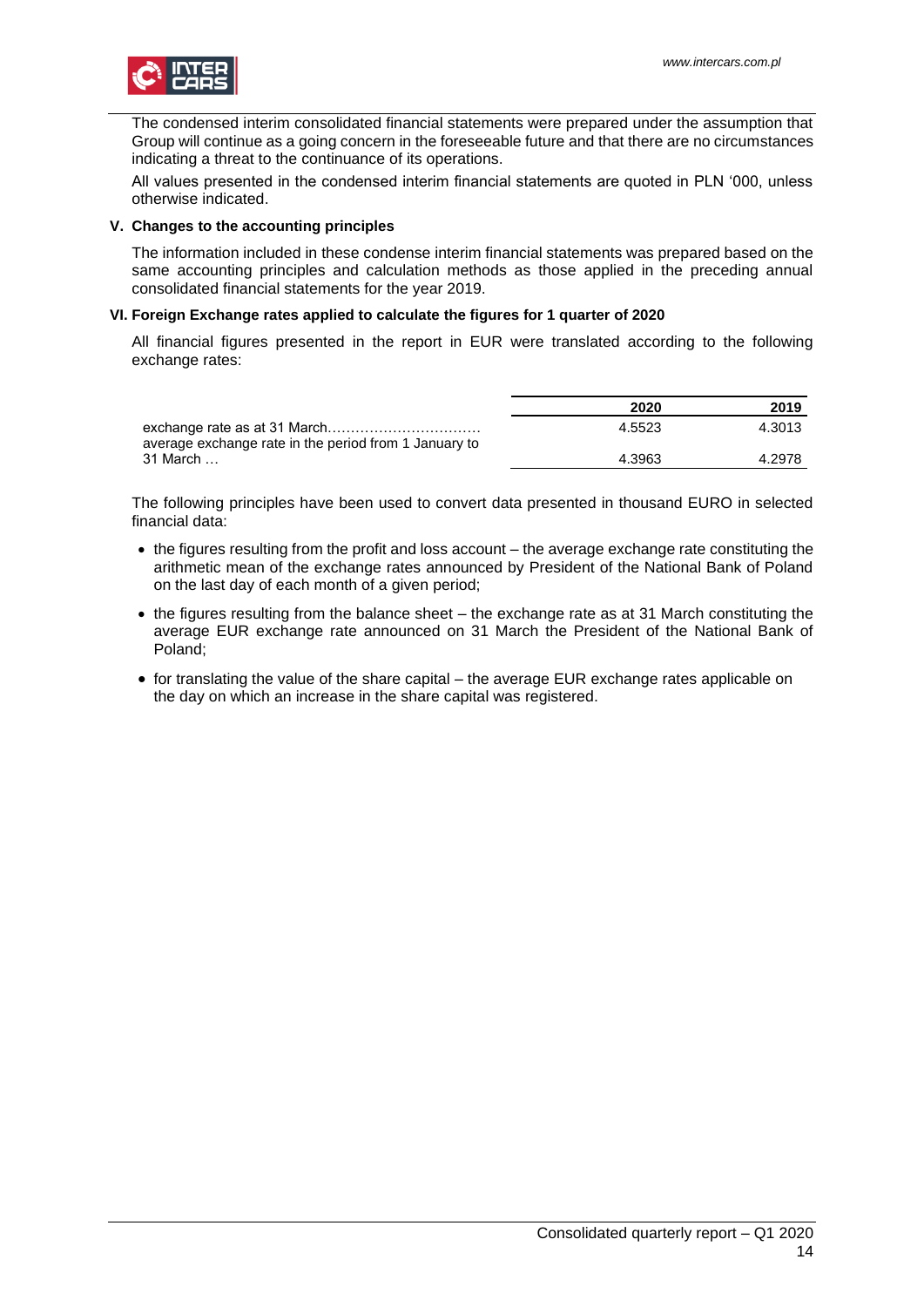

## **Factors and events of a non-recurring nature having a material bearing on the financial result, and a description of the Company's material achievements and failures along with a list of related key events**



<span id="page-14-0"></span>**1. Summary of activities and consolidated and separate financial results for 1Q 2020**

### **Summary of financial results of the Inter Cars Group**

- In 1Q 2020, the Group recorded a **2,2% decrease of consolidated sales revenues**  compared to the same period of 2019. The decrease was attributed to the global pandemic of the SARS-COV-2 virus. Consequently, many governments implemented radical limitations to social and economic activity, as well as travel restrictions. Despite gradual lifting of the restrictions, companies, including the Inter Cars Group, have been experiencing a decrease in consumer demand.
- **Export sales** understood as sales by the overseas distribution companies, and direct sales by Inter Cars S.A. to foreign clients increased by nearly **9.1%** compared to the analogous period a year ago.
- The revenues of Inter Cars at home accounted for app. **48.5% of the total revenues** of the Capital Group (taking into account consolidation exclusions). The foreign companies' share in the distribution activities increased from 41.5% in the 1st quarter of 2019 to 46.8% in the 1st quarter of 2020. The Polish market remains the basic sales market for the Capital Group.
- The **consolidated sales margin** went up **to 30.3% from 29.2%, an increase** by **1.1%**. The margin level in 1Q 2020 was also influenced by the positive exchange differences amounting to PLN 15.7m, and in the same period of 2019 - PLN 5.6m of

negative exchange differences, which lowered the margin for that period of time.

Comparing the level of gross percent margin, if we eliminate the influence of these exchange gains/losses on the margin, it would amount to 29.5% in the first quarter 2020, and was on the same level in comparison to the same period a year ago.

- **Selling cost, general and administrative expenses**, for the period of 3 months, went up by 7,2% in comparison to the first quarter of a year ago. Most of the costs incurred by the Group, including the costs of leasing office and other space as well as remuneration costs, are fixed costs. The management board has made operational decisions related to decreasing the costs of the company's activity in order for it to remain profitable in view of the sudden drop in sales. The effects of these decisions will not be visible until the next quarters of this year.
- **Consolidated net profit** amounted to PLN 26,361 million.
- **The consolidated EBITDA** for 12 months cumulatively for the period ended on 31 March 2020 was PLN 431,364 thousand (measured as a profit on operating activity plus depreciation).
- **The net debt /EBITDA** ratio is 2.79, compared to 3.10 as at 31 March 2019.
- In Q1 2020 the effective tax rate was equal to the anticipated tax rate for 2020.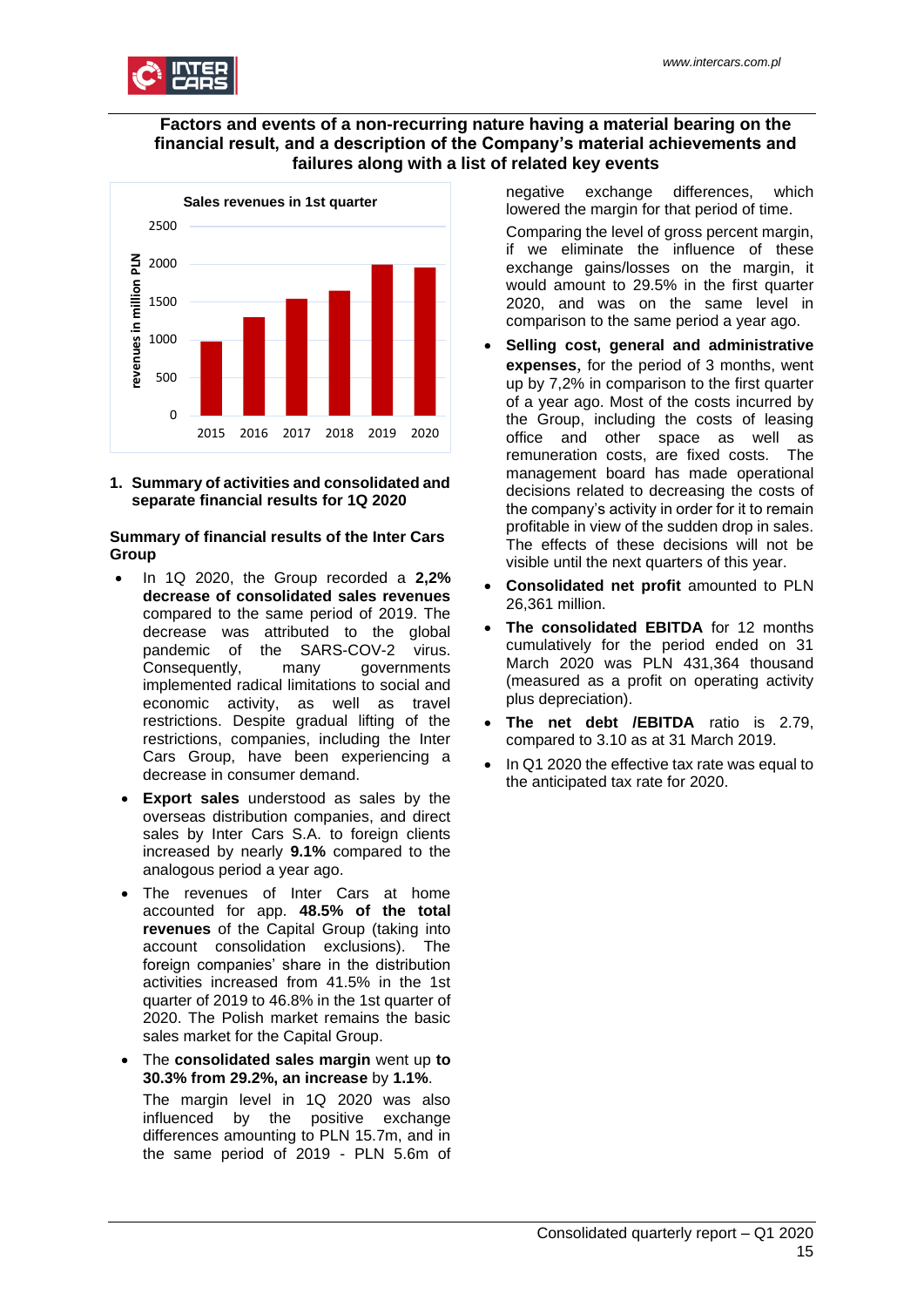

**Revenues decreased in all geographical markets.** The Group has been expanding its business in Central and Eastern Europe. This market displays a large potential of growth and a net profitability higher than the domestic market. The highest sales increase after 1 quarter of 2020 – compared to the same period of the previous year – (after translation to PLN and consolidation exclusions) was recorded by companies in the following countries: Bosnia (65.2%), Republic of Slovenia (35.6%), Ukraine (34.8%) and Republic of Moldova (21.5%). Whilst daughter companies with the biggest influence on the sales revenues of the Group, went up accordingly: Romania (6%), Bulgaria (12%), Hungary (3%) and Slovak Republic (18%).

## **The underlying financial data of the Inter Cars S.A. Group for 1 quarter of 2020 were as follows:**

|                                          | for the period of 3 months<br>ended on |            | for the period of 3 months<br>ended on |            |
|------------------------------------------|----------------------------------------|------------|----------------------------------------|------------|
|                                          | 31/03/2020                             | 31/03/2019 | 31/03/2020                             | 31/03/2019 |
| (1000)                                   | <b>PLN</b>                             | <b>PLN</b> | <b>EUR</b>                             | <b>EUR</b> |
| Profit and loss account (for the period) |                                        |            |                                        |            |
| Sales revenues                           | 1,955,068                              | 1,998,064  | 444.708                                | 464,904    |
| Gross profit (loss) on sales             | 591,491                                | 583,854    | 134,543                                | 135,850    |
| Net financial revenues / costs           | (18, 129)                              | (14, 433)  | (4, 124)                               | (3,358)    |
| Operating profit (loss)                  | 50,560                                 | 75,858     | 11,501                                 | 17,650     |
| Net profit (loss)                        | 26,361                                 | 50,479     | 5,996                                  | 11,745     |
| <b>Other financial data</b>              |                                        |            |                                        |            |
| Operating cash flows                     | 137,609                                | 73,652     | 31,301                                 | 17,137     |
| Investing cash flows                     | (6, 143)                               | 12,752     | (1, 397)                               | 2,967      |
| Financing cash flows                     | (109, 714)                             | (45, 853)  | (24, 956)                              | (10, 669)  |
| Basic profit per share                   | 1.86                                   | 3.56       | 0.42                                   | 0.83       |
| Sales margin                             | 31.0%                                  | 29.2%      |                                        |            |
| EBITDA margin                            | 4.3%                                   | 5.7%       |                                        |            |
| Balance sheet (as at)                    | 31/03/2020                             | 31/12/2019 | 31/03/2020                             | 31/12/2019 |
| Cash and cash equivalents                | 165,148                                | 143,397    | 36,278                                 | 33,679     |
| Balance sheet total                      | 4,896,862                              | 4,423 893  | 1,075,690                              | 1,038 838  |
| Loans, borrowings and finance lease      | 1,369,375                              | 1,432 867  | 300,809                                | 336,472    |
| Equity                                   | 2,082,247                              | 2,046,687  | 457,405                                | 480,612    |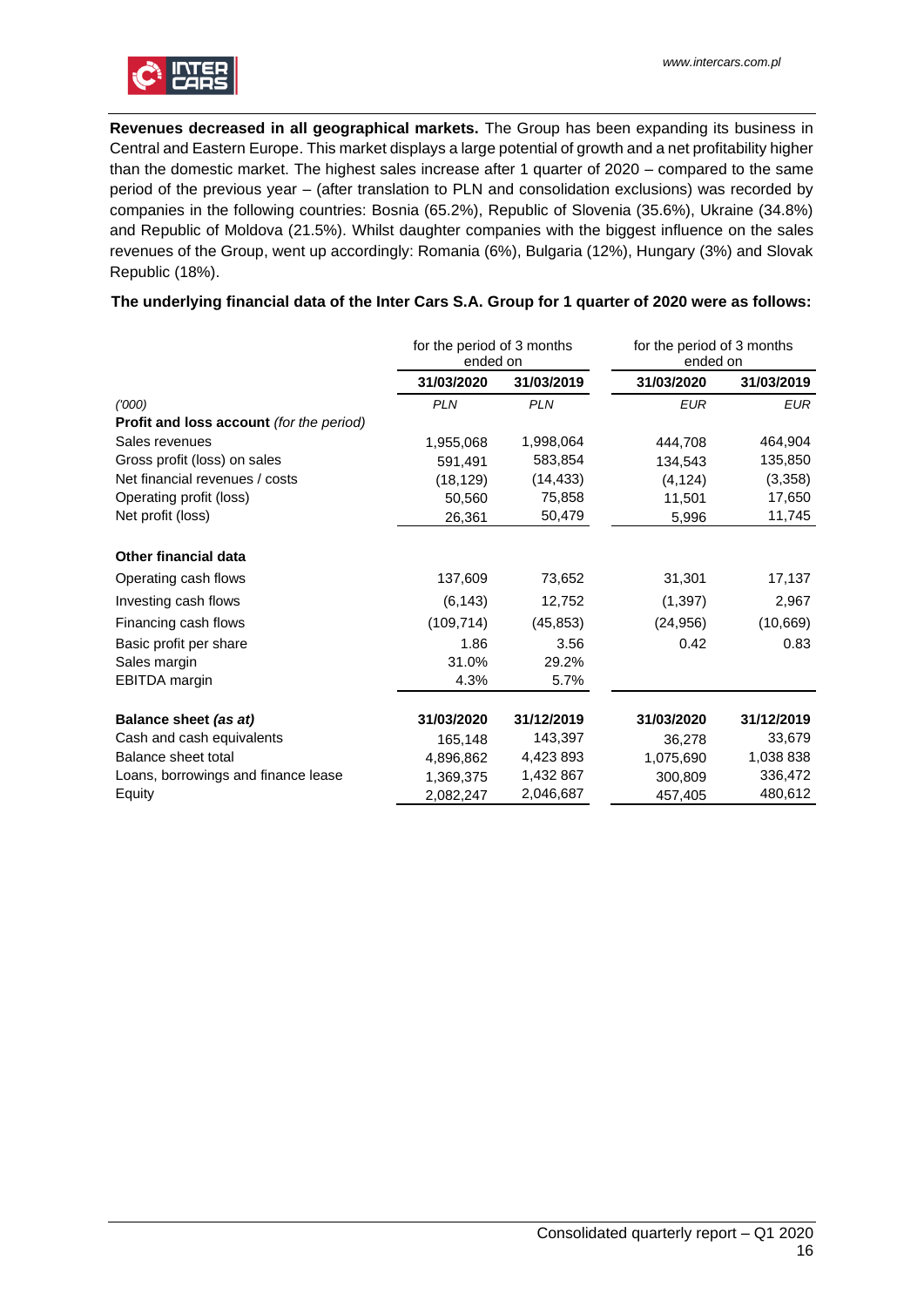

# **Overview of the financial results of the parent company – Inter Cars**

The underlying financial data of Inter Cars S.A. were as follows :

|                                                 | for the period of 3 months<br>ended on |            | for the period of 3 months<br>ended on |            |
|-------------------------------------------------|----------------------------------------|------------|----------------------------------------|------------|
|                                                 | 31/03/2020                             | 31/03/2019 | 31/03/2020                             | 31/03/2019 |
| (1000)                                          | <b>PLN</b>                             | <b>PLN</b> | <b>EUR</b>                             | <b>EUR</b> |
| <b>Profit and loss account (for the period)</b> |                                        |            |                                        |            |
| Sales revenues                                  | 1,396,565                              | 1,454,307  | 317,668                                | 338,384    |
| Gross profit (loss) on sales                    | 372,739                                | 352,695    | 84,785                                 | 82,064     |
| Costs of license                                | (1,518)                                | (2,095)    | (345)                                  | (487)      |
| Net financial revenues / costs                  | (15, 915)                              | (10, 523)  | (3,620)                                | (2, 448)   |
| Operating profit (loss)                         | 31,937                                 | 27,052     | 7,265                                  | 6,294      |
| Net profit (loss)                               | 10,618                                 | 13,622     | 2,415                                  | 3,170      |
| <b>Other financial data</b>                     |                                        |            |                                        |            |
| Operating cash flows                            | 92,228                                 | 5,312      | 20,979                                 | 1,236      |
| Investing cash flows                            | (4,067)                                | 25,762     | (925)                                  | 5,994      |
| Financing cash flows                            | (84, 296)                              | (26, 869)  | (19, 174)                              | (6, 252)   |
| Basic profit per share                          | 0.75                                   | 0.96       | 0.17                                   | 0.22       |
| Sales margin                                    | 26.7%                                  | 24.3%      |                                        |            |
| EBITDA margin                                   | 3.02%                                  | 2.88%      |                                        |            |
| Balance sheet (as at)                           | 31/03/2020                             | 31/12/2019 | 31/03/2020                             | 31/12/2019 |
|                                                 | <b>PLN</b>                             | <b>PLN</b> | <b>EUR</b>                             | <b>EUR</b> |
| Cash and cash equivalents                       | 21,833                                 | 17,967     | 4,796                                  | 4,219      |
| Balance sheet total                             | 3,850 366                              | 3,486 970  | 845,807                                | 818,826    |
| Loans, borrowings and finance lease             | 1,078,096                              | 1,142 042  | 236,824                                | 268,179    |
| Equity                                          | 1,578,504                              | 1,567,886  | 346,749                                | 368,178    |

**The sales revenues** in Q1 2020 were **4% lower** than in the same period of previous year. The Company was facing limited demand on the market, following restrictions and limitations introduced after the outbreak of SARS-COV-2 virus.

**The gross sales profit** in Q1 2020 amounted to PLN 372,739 thousand and was higher by 5.7%, in comparison to the same period of 2019. **The sales margin** for 1 quarter of 2020 was 26.7% (compared to 24.3% in 1 quarter of 2019).

**Distribution costs** – the share of the entity managing the branch in the margin earned. The sales margin generated by a branch is divided between the branch and Inter Cars in the 50/50 ratio. The branch system is based on the assumption of entrusting management of a distribution point (branch) to external entities. Sales are made on behalf of Inter Cars.

**Financial revenues and costs** include primarily costs and revenues due to interest on credits. In Q1 2020, the Company incurred PLN 8,077k of these costs.

**Liabilities resulting from credits, loans, debt securities and finance lease** as at 31 March 2020 amounted to PLN 1,078 thousand.

### <span id="page-16-0"></span>**2. Material evaluations and estimates**

The preparation of the condensed consolidated interim financial statements in conformity with the EU IFRS requires the Company's Management Board to use evaluations and estimates that affect the application of accounting principles and reported amounts of assets and liabilities, income and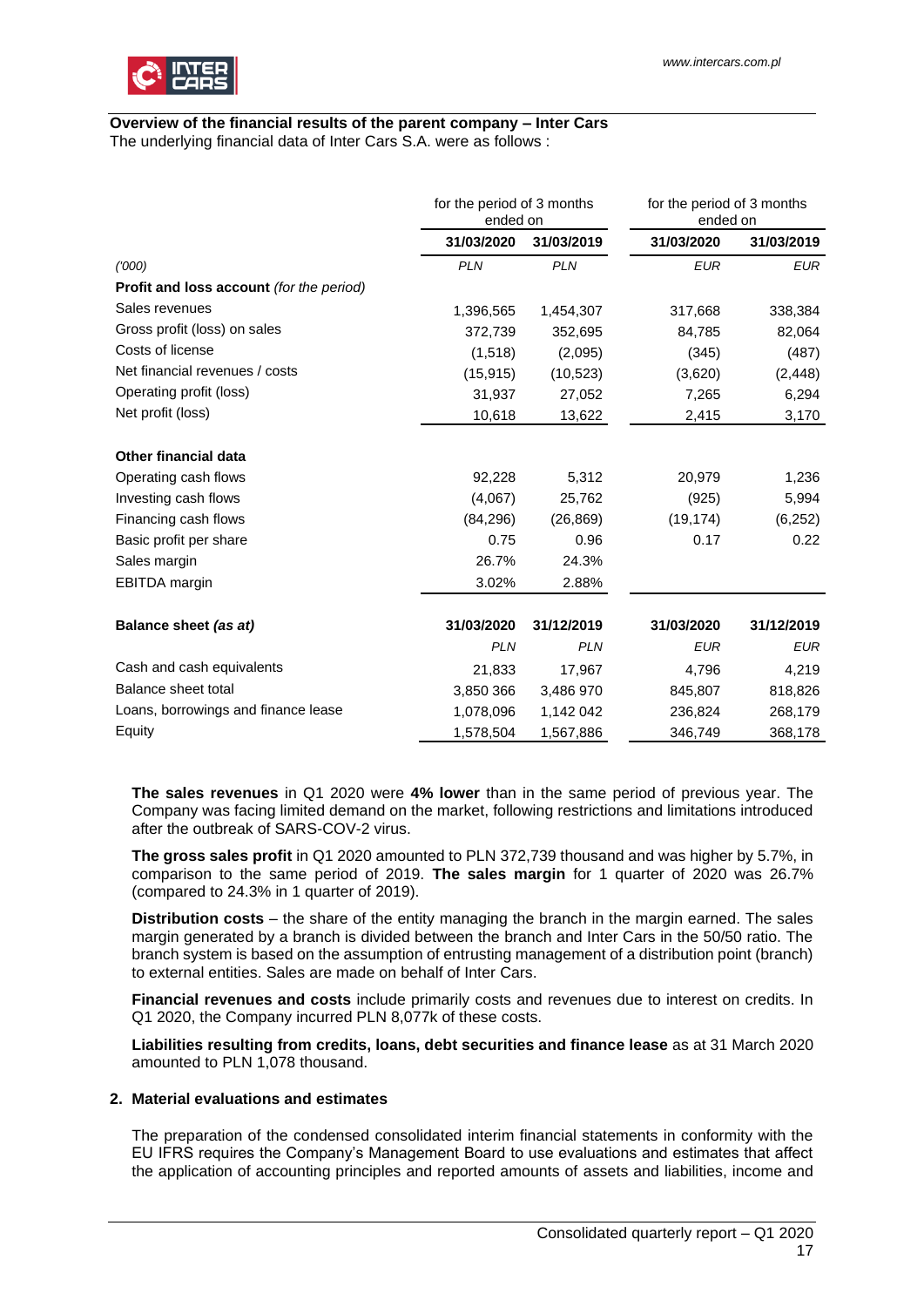expenses. The judgements and estimates are reviewed on an ongoing basis. Revisions to estimates are recognized in the period in which the estimate is revised.

Information on particularly significant areas that are subject to evaluations and estimates and that affect the interim financial statements did not change from the information presented in the annual financial statements as at 31 December 2019.

### <span id="page-17-0"></span>**3. Seasonality**

Sales revenues display a slight degree of seasonality, with Q1 usually constituting app. 22% of the annual sales revenues. In the current financial year, the Company is expecting interference in seasonal sales, as a result of SARS-COV-2 pandemic.

### <span id="page-17-1"></span>**4. Information on business segments**

Structure of Inter Cars Capital Group results from strategy of geographical expansion in distribution of automotive spare parts (Inter Cars Ukraine LLC, Inter Cars Česká republika s.r.o., Inter Cars Slovenská republika s.r.o., Inter Cars Lietuva UAB, Inter Cars d.o.o, Inter Cars Hungária Kft., JC Auto S.A, JC Auto s.r.l, Inter Cars Romania s.r.l., Inter Cars Latvija SIA, Inter Cars Bulgaria EOOD, Cleverlog-Autoteile GmbH, Inter Cars Eesti OÜ, Inter Cars INT d.o.o. (Slovenia), Inter Cars Piese Auto s.r.l. (Moldavia), Inter Cars GREECE, Inter Cars d.o.o Sarajevo (Bosnia and Hercegovina), Inter Cars United Kingdom - automotive technology Ltd, Inter Cars d.o.o. Beograd-Rakovica and development of supporting projects for core business (Lauber Sp. z .o.o., Feber Sp. z o.o., Q-Service Sp. z .o.o., IC Development & Finance Sp. z .o.o., Armatus Sp. z o.o., Inter Cars Cyprus Limited, Inter Cars Marketing Services Sp. z o.o., ILS Sp. z o.o., Inter Cars Malta Holding, Inter Cars Malta Limited, Q-Service Truck Sp. Z o.o. and Aurelia Auto d o o.

The above-mentioned entities were consolidated with the full method as at 31 March 2020. Financial data of InterMeko Europe Sp. z o.o. were consolidated using equity method .

The core business of the Inter Cars S.A. Capital Group is the sale of spare parts. Additionally, the companies Feber Sp. z o.o., Lauber Sp. z o.o., IC Development & Finance Sp. z o.o. and ILS Sp. z o.o. operate also in other sectors, including: manufacture of trailers, remanufacture of parts, development and logistics services, whereas the newly created company Inter Cars Fleet Services Sp. z o.o. offers comprehensive handling of car fleets, including comprehensive body and mechanical repair services.

The Inter Cars Capital Group applies uniform accounting principles to all segments. Transactions between particular segments are carried out at arm's length. The above-mentioned transactions were eliminated from these condensed consolidated quarterly financial statements.

#### **for the period of 3 months ended on 31 March 2020 Sale of spare parts Other segments Eliminations Total**  External sales 1,830 464 124,604 - 1,955 068 Inter-segment sales 2,144 29,075 (31,219) **Profit before tax 46,692 2,266 (16,527) 32,431**

## **Information on business segments**

### **for the period of 3 months ended on 31 March 2019**

|                          | Sale of spare<br>parts | Other<br>seaments | <b>Eliminations</b> | Total     |
|--------------------------|------------------------|-------------------|---------------------|-----------|
| External sales           | 1.965.168              | 32,896            |                     | 1.998.064 |
| Inter-segment sales      | 1.920                  | 116.326           | (118.246)           |           |
| <b>Profit before tax</b> | 58,696                 | 4.775             | (2.046)             | 61.425    |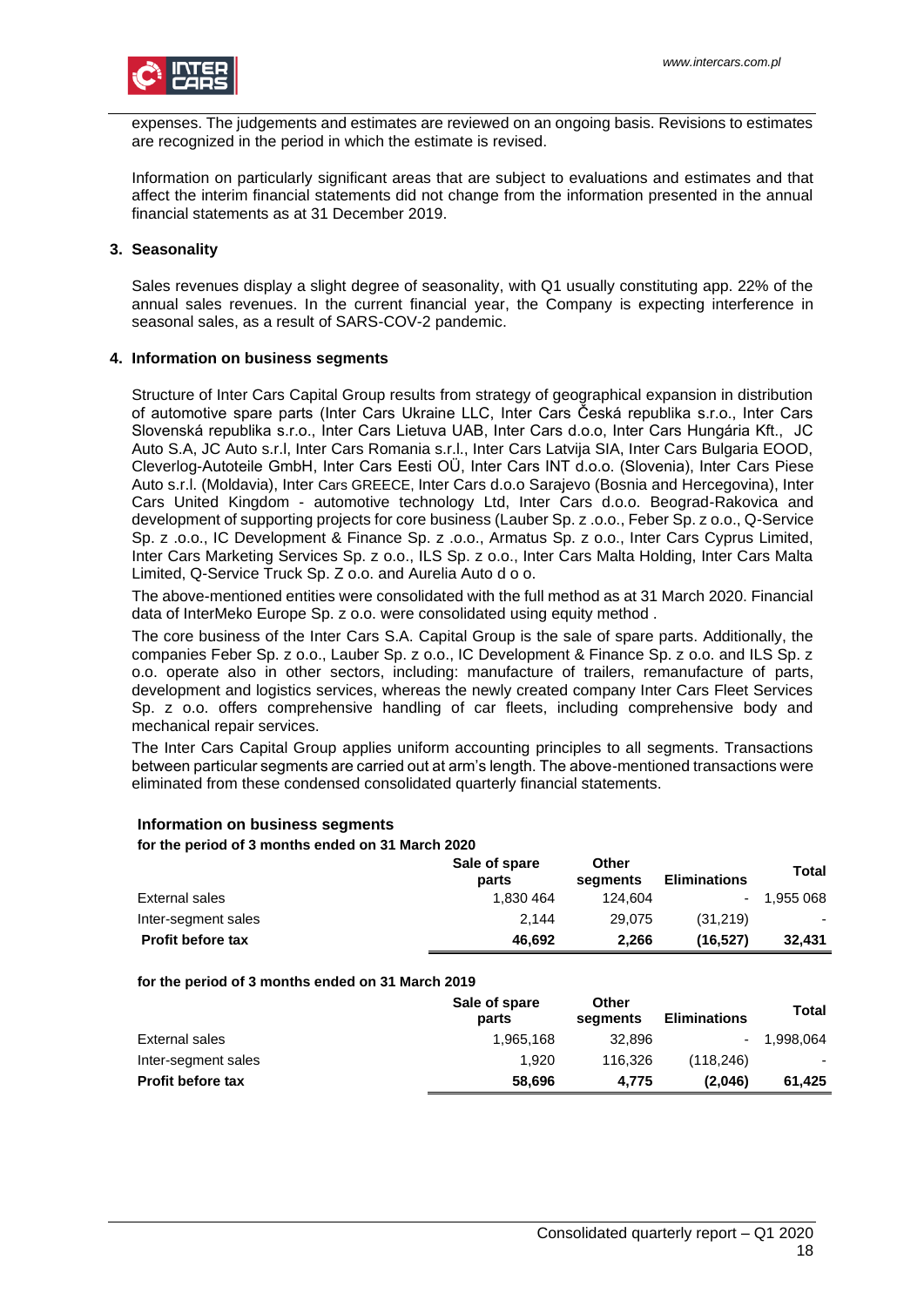

#### **Assets by operating segments**

|                             | Status as at<br>31/03/2020 | <b>Status as at</b><br>31/12/2019 |
|-----------------------------|----------------------------|-----------------------------------|
| Sale of spare parts segment | 6,663773                   | 6,253,895                         |
| Other segments              | 510.498                    | 496.432                           |
| Eliminations                | (2,277,409)                | (2.242.279)                       |
|                             | 4,896,862                  | 4,508,048                         |

### <span id="page-18-0"></span>**5. Dividend**

In the reporting period, no dividend was distributed by Inter Cars S.A.

On 5 May 2020, the Company's Management Board passed a resolution to accept the Board's motion for the distribution of the 2019 profit, in conformity with which the Board shall motion for the distribution of the 2019 profit such that the net profit of PLN 154,974,364.54 earned in 2019 shall be transferred in full to supplementary capital. The Company's Supervisory Board acknowledged and approved the Management Board's motion of 5 May 2020 regarding the distribution of the 2019 profit and recommended that the Company's Shareholders Meeting adopt a resolution on distributing the 2019 profit in conformity with the Management Board's motion. ,

This constitutes a deviation from the Company's dividend policy for the years 2017-2019, adopted and announced by the Company's Management Board on 9 May 2017, and is justified by the economic uncertainty caused by the SARS-CoV-2 pandemic.

### <span id="page-18-1"></span>**6. Liabilities due to borrowings and other debt instruments**

#### **The new syndicated credit facility agreement**

The credit conditions for term loans and revolving credits are described in the annual consolidated financial statements of the Group.

### **Bank credits concluded directly by subsidiary companies**

In the reporting period subsidiary companies did not conclude any new credit agreements.

Conditions of credit facility agreements have been described in consolidated financial statements of the Group.

#### *Loans and borrowings as at 31 March 2020*

| Current loans and borrowings at nominal value                     | Contractual<br>amount<br>(limit) | Used    | Maturity<br>date  |
|-------------------------------------------------------------------|----------------------------------|---------|-------------------|
| <b>Syndicated credit</b>                                          | 878,688                          | 466,521 | 12-11-2020        |
| Inter Cars S.A.                                                   |                                  | 417,900 |                   |
| Inter Cars Slovenska Republika s.r.o.                             |                                  | 36,116  |                   |
| Lauber Sp. z.o.o.                                                 |                                  | 12,505  |                   |
| ING Bank N.V. (Inter Cars Romania s.r.l.)                         | 66,003                           | 58,945  | 11-11-2020        |
| Nova Kreditna Banka Maribor d.d. (ICSI - Inter Cars<br>INT D 0.0. | 6,828                            |         | 4,552 18-11-2020  |
| Raiffeisen a.s. (Inter Cars Česká republika s.r.o)                | 29,304                           |         | 16,256 28-02-2021 |
|                                                                   | 980,823                          | 546,275 |                   |
| Non-current loans and borrowings at nominal value                 | Contractual<br>amount<br>(limit) | Used    | Maturity<br>date  |
| Syndicated credit                                                 | 565,500                          | 537,000 | 12-11-2021        |
|                                                                   | 565,500                          | 537,000 |                   |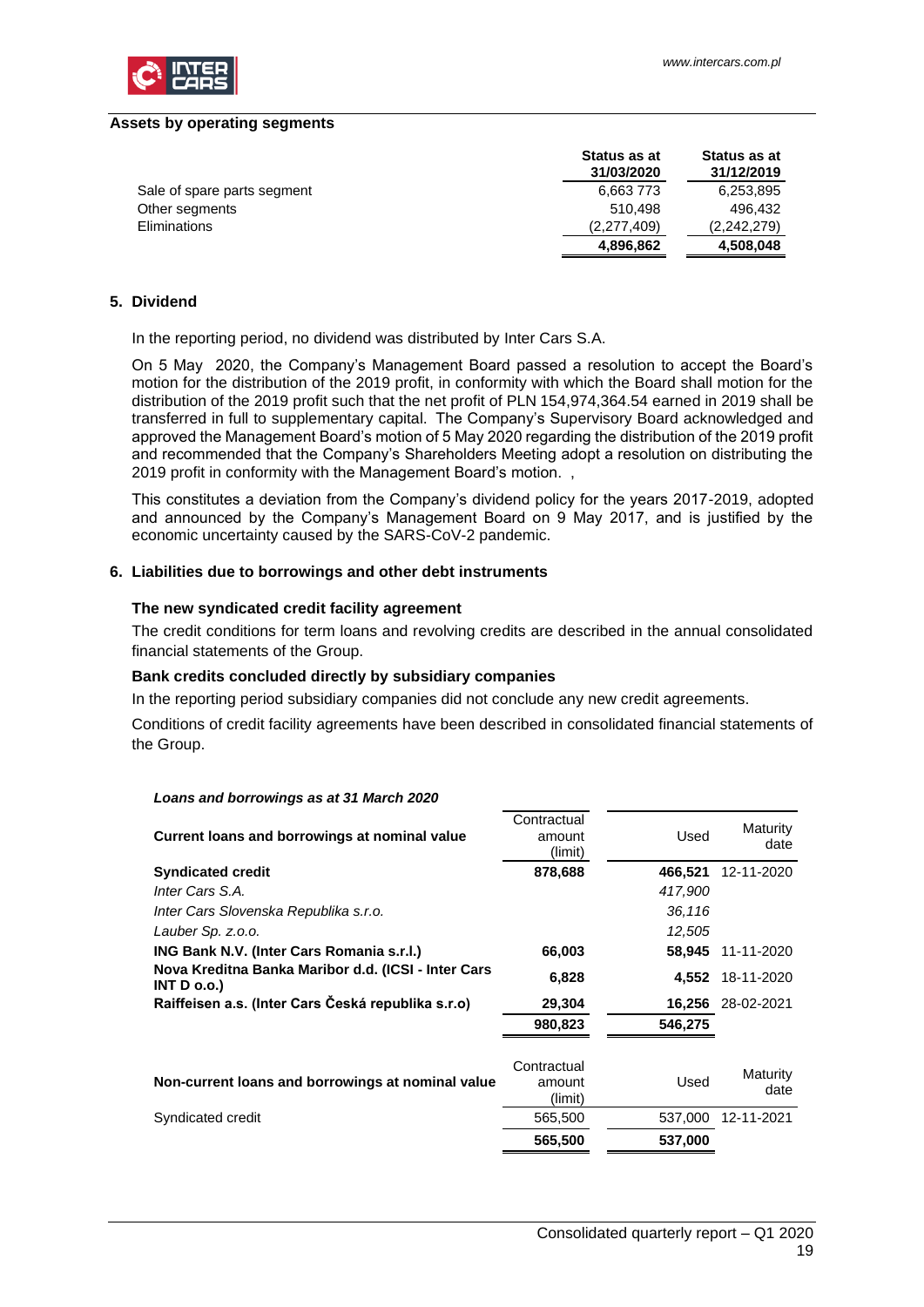

### *Loans and borrowings as at 31/03/2019*

| Current loans and borrowings at nominal value           | Contractua<br>amount<br>(limit) | Used    | Maturity<br>date |
|---------------------------------------------------------|---------------------------------|---------|------------------|
| <b>Syndicated credit</b>                                | 838,000                         | 513,450 | 14-11-2019       |
| Inter Cars S.A.                                         |                                 | 478,613 |                  |
| Inter Cars Slovenska Republika s.r.o.                   |                                 | 20,006  |                  |
| Lauber Sp. z.o.o.                                       |                                 | 14,831  |                  |
| Raiffeisen a.s. (Inter Cars Česká republika s.r.o)      | 25,573                          | 24.990  | 20-02-2020       |
| ING Bank N.V. (Inter Cars Romania s.r.l.)               | 63,203                          | 49,971  | 27-12-2019       |
|                                                         | 926,776                         | 588,411 |                  |
| Non-current loans and borrowings at nominal value       | Contractua<br>amount<br>(limit) | Used    | Maturity<br>date |
| Syndicated credit                                       | 537,000                         | 537.000 | 14-11-2021       |
| Nova Kreditna Banka Maribor d.d. (Inter Cars INT D o.o. | 8,603                           | 2,151   |                  |
|                                                         | 545,603                         | 539,151 |                  |

### <span id="page-19-0"></span>**7. Contingent liabilities and sureties**

In the reporting period, Inter Cars S.A. and its subsidiaries did not grant any sureties for credits, loans or other guarantees with substantial value.

Sureties and guarantees granted by the Group as at 31 March 2020 amounted in total to: PLN 25,422 thousand.

### <span id="page-19-1"></span>**8. The Management Board's standpoint on the feasibility of meeting the previously published forecasts of financial results for 2020**

The Board of Directors of Inter Cars S.A. has not published any forecast of financial results for the year 2020.

### <span id="page-19-2"></span>**9. Shareholders holding 5% or more of the total vote at the General Shareholders Meeting of Inter Cars S.A.**

Shareholders holding 5% or more of the total vote at the General Shareholders Meeting of Inter Cars S.A., as at the day of publication of these financial statements:

| <b>Shareholder</b>                                         | Number of<br>shares | <b>Total</b><br>nominal<br>value | Percentage<br>of share in<br>the share<br>capital held | Percentage<br>of total vote<br>held |  |
|------------------------------------------------------------|---------------------|----------------------------------|--------------------------------------------------------|-------------------------------------|--|
|                                                            |                     | (PLN)                            | (%)                                                    | $(\% )$                             |  |
| OK Automotive Investments B.V.*                            | 3,726,721           | 7.453.442                        | 26.30%                                                 | 26.30%                              |  |
| <b>AVIVA Otwarty Fundusz Emerytalny</b><br>Aviva BZ WBK    | 1,896,778           | 3.793.556                        | 13.39%                                                 | 13.39%                              |  |
| Nationale-Nederlanden OFE and<br>Nationale-Nederlanden DFE | 1,416,799           | 2,833,598                        | 9.99%                                                  | 9.99%                               |  |
| Andrzej Oliszewski                                         | 1,277,370           | 2,554,740                        | 9.02%                                                  | 9.02%                               |  |
| Immersion Capital LLP                                      | 748,776             | 1,497,552                        | 5.29%                                                  | 5.29%                               |  |
| Total                                                      | 9,066,444           | 18,132,888                       | 63.99%                                                 | 63.99%                              |  |

\*OK Automotive Investments B.V. is a company which is dependent from Krzysztof Oleksowicz - a Member of the Management Board of the Company till 31 December 2019

Until the date of release of these financial statements, the Company had not received any other shareholding notifications.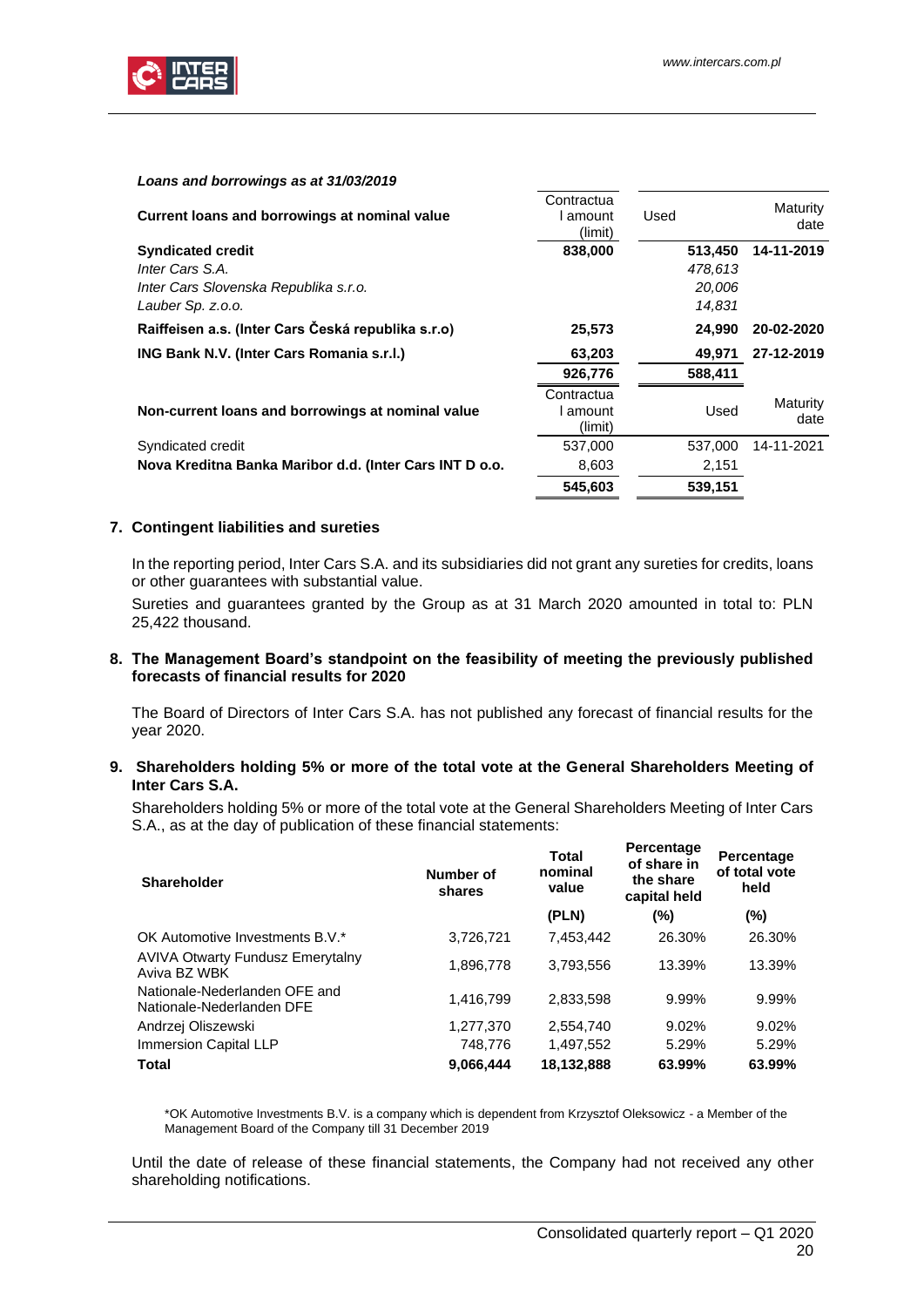

From the date of publication of the previous report, i.e. 17 April 2020, there has been no change in shareholders holding at least 5% of total shares of the Company.

One share gives one vote at the General Shareholders Meeting of the Company. Voting restrictions are laid out in §18a of the Articles of Association, according to which no shareholder holding over 33% of votes may cast more that 33% of the total number of votes they are entitled to as at the date of the General Meeting. This restriction does not apply to determining the purchasers of substantial blocks of shares.

Furthermore, pursuant to the provisions of the Articles, this limitation shall expire if one of the shareholders purchases (on their own behalf and account) and registers at the General Meeting over 50% of the total number of votes in the Company, provided that all shares above 33% of the total number of shares in the Company and all shares above this threshold are purchased by such shareholder in response to a call to subscribe for all shares of the Company announced in conformity with the Act.

Above change of Status of the Company was registered by the registry court - District Court for the Capital City of Warsaw in Warsaw, XII Commercial Department of the National Court Register, on 17 May 2017.

### <span id="page-20-0"></span>**10.Changes in the number of shares and rights to shares (options) in Inter Cars S.A. held by the Company's Management and supervisory personnel since the publication of the most recent quarterly report.**

The Company's supervisory and managing personnel hold directly 5 005 591 of shares, constituting 35,33% of the total vote at the General Shareholders Meeting of Inter Cars.

The managing and supervisory personnel hold no shares in the subsidiaries of Inter Cars.

List of shares being held by the managing and supervisory personnel of Inter Cars as at the date of publishing the report is presented in below chart:

| <b>Shareholder</b>       | Number of<br>shares | Total nominal<br>value | Percentage<br>of share in<br>the share<br>capital held<br>(% ) | Percentage<br>of total vote<br>held<br>(%) |
|--------------------------|---------------------|------------------------|----------------------------------------------------------------|--------------------------------------------|
| <b>Management Board</b>  |                     |                        |                                                                |                                            |
| Tomáš Kaštil             | 1,500               | 3,000                  | 0.01%                                                          | 0.01%                                      |
|                          | 1,500               | 3,000                  |                                                                |                                            |
| <b>Supervisory Board</b> |                     |                        |                                                                |                                            |
| Andrzej Oliszewski       | 1,277,370           | 2,554,740              | 9.02%                                                          | 9.02%                                      |
|                          | 1,277,370           | 2,554,740              |                                                                |                                            |
| <b>Total</b>             | 1,278 870           | 2,557,740              | 9.03%                                                          | 9.03%                                      |

There were no changes in ownership of the Company shares held by the Company's management and supervisory personnel since the publication of the most recent quarterly report, i.e. 17 April 2020.

### <span id="page-20-1"></span>**11.Information on important court, arbitration and administrative proceedings**

No material proceedings were instituted in the reporting period before a court or a public administration authority relating to liabilities or receivables of the Company or its subsidiaries nor there are any material proceedings pending before a court or a public administration authority relating to liabilities or receivables of the Company or its subsidiaries.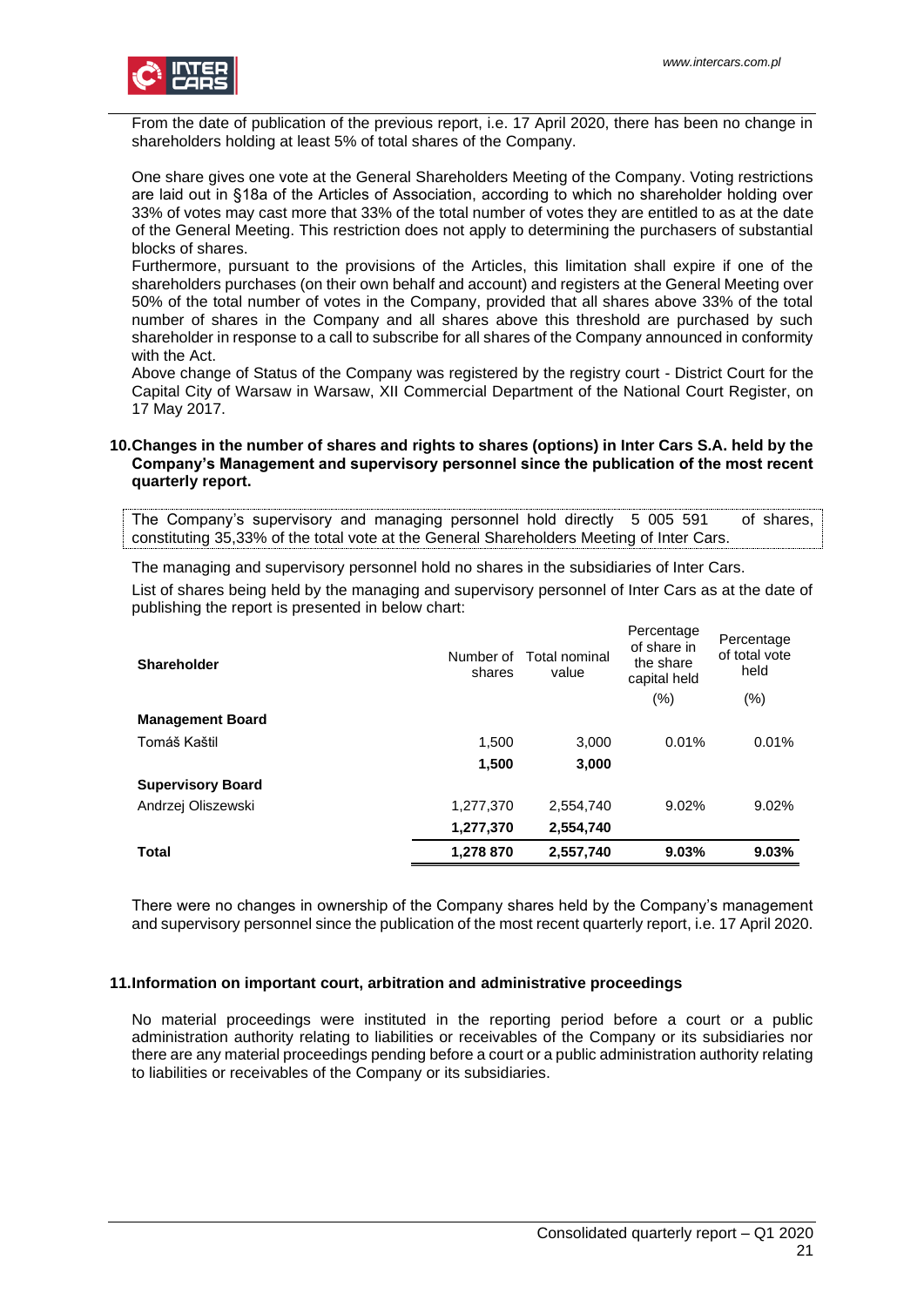

### <span id="page-21-0"></span>**12.Transactions with related entities**

| (in thousand PLN)                                                                | 1.01.2020-<br>31.03.2020 | 1.01.2019-<br>31.03.2019 |
|----------------------------------------------------------------------------------|--------------------------|--------------------------|
| remuneration of the members of the Supervisory Board and the<br>Management Board |                          |                          |
| Remuneration of the members of the Supervisory Board                             | 158                      | 128                      |
| Remuneration of the members of the Management Board                              | 611                      | 814                      |
|                                                                                  | 768                      | 942                      |
|                                                                                  |                          |                          |
|                                                                                  | 1.01.2020-               | 1.01.2019-               |
|                                                                                  | 31.03.2020               | 31.03.2019               |
| Transactions with related entities                                               |                          |                          |
| Income on sales to related entities                                              | 640                      | 626                      |
| Purchase of goods and services from related entities                             | 4,548                    | 4,326                    |
|                                                                                  | 31/03/2020               | 31/12/2019               |
| Settlements with related entities                                                |                          |                          |
| Receivables from related entities                                                | 1,652                    | 1,517                    |
| Liabilities to related entities                                                  | 321                      | 253                      |

80% of the goods and services purchased from related entities relates to the standard distribution service settled based on the same principles as those applicable to all branches. Placement in this category results from the family ties between a branch director and one of the members of the management Board of Inter Cars S.A.

### <span id="page-21-1"></span>**13.Other information which the Company deems relevant for the assessment of its personnel, assets, financial position and financial result or changes in any of the foregoing, and for the assessment of the Company's ability to perform its obligations**

This information is included in the section entitled "Factors and events of a non-recurring nature having a material bearing on the financial result, and a description of the Company's material achievements and failures along with a list of related key events."

### <span id="page-21-2"></span>**14. Events subsequent to the balance sheet day as at which the report was prepared which may have a material bearing on the Company's future financial results**

In connection with the COVID-19, many governments, including the government of Poland, had implemented radical limitations to social and economic activity, as well as travel restrictions. Consequently, many companies in Europe have suspended or limited their activity. There has been an increase in unemployment, a decrease in the consumer purchasing power and in consumption. The trans-border transport difficulties have caused disturbances to global delivery chains. Simultaneously, the costs of providing anti-virus protection to employees are increasing and so are the costs of providing them with appropriate remote working tools.

Despite gradual lifting of the restrictions, companies, including the Inter Cars Group, have been experiencing a decrease in consumer demand. In the case of the Inter Cars Group, the decrease in the demand for its products and services results from a decrease in mobility in particular countries (caused, among other things, by a major shift to the home office mode) and a drop in the sales of new and second hand cars. In the long run, the demand may further shrink due a potential increase in the number of companies having people work from home and by the resulting decrease in their car fleets and mobility. As of today, due to the quickly changing circumstances and the legal situation related to the spread of the pandemic in particular countries, it is impossible to present a precise and reliable evaluation of the impact of the present situation on the Company's results in the quarters to come.

In addition to affecting the demand and supply, the pandemic has also translated into a significant growth in the variability of prices of assets on the financial markets. Consequently, the local currency to euro exchange rate is subject to big fluctuations and banks have been changing their credit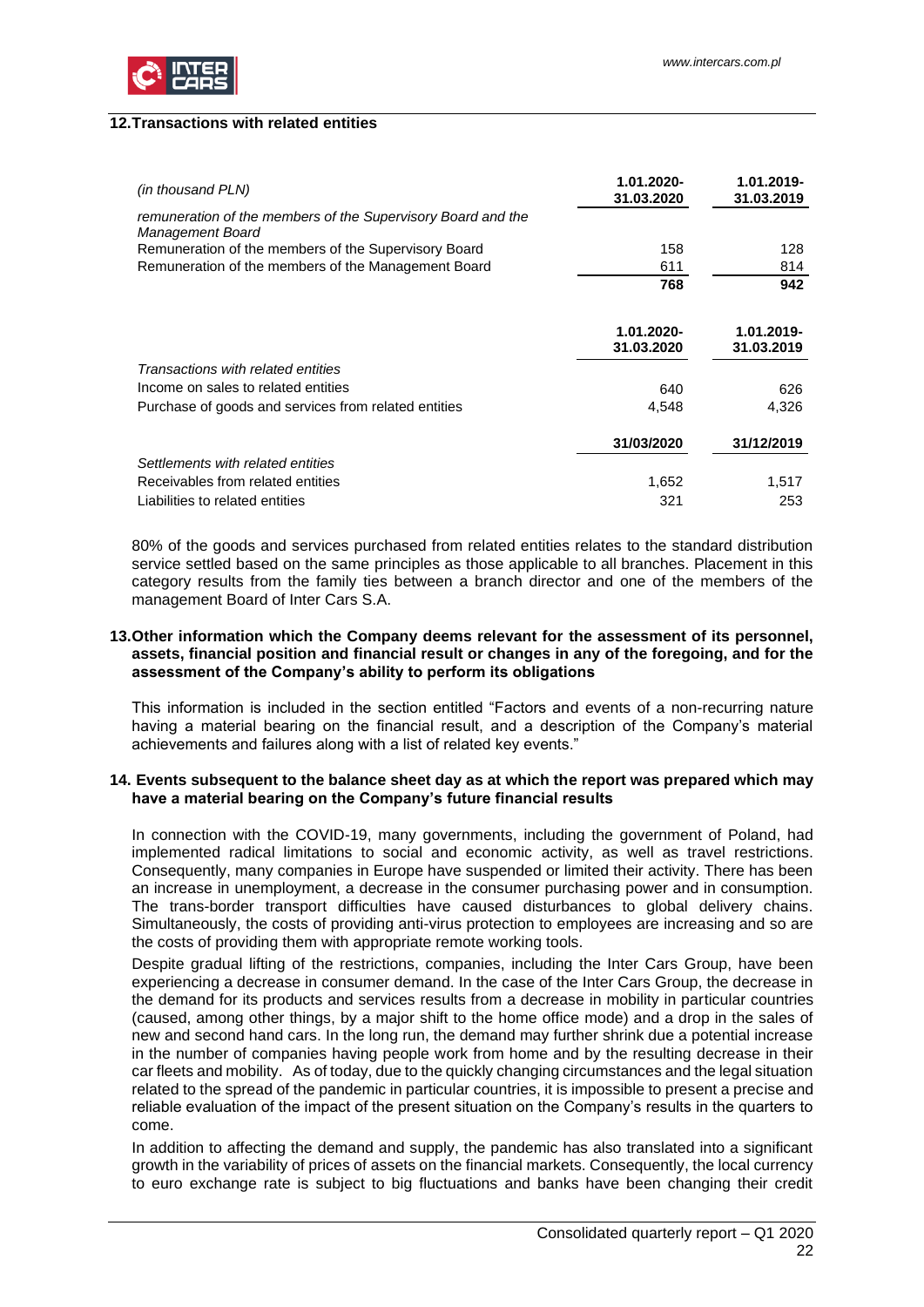

policies. Nevertheless, the Inter Cars Group has not reported a possibility of an increased liquidity risk and the risk related to the availability of financing.

### <span id="page-22-0"></span>**15.Information on material transactions with related entities concluded on terms other than at arm's length, including information on their amounts and nature.**

<span id="page-22-1"></span>All transactions with related entities were concluded at arm's length.

### **16. Factors which in the Company's opinion will affect its financial results in the period covering at least the next quarter.**

Factors which in the Management Board's opinion will affect the Company's financial results in Q2 2020 include:

- ✓ *the condition of the Polish and European economy* and its impact on the financial situation of customers and consumers (including the impact of the COVID-19 pandemic on the global economy and the market demand);
- ✓ *optimization of business costs* to maintain profitability on a proper level in the face of a sudden decrease in sales related to the pandemic, in particular:
	- *-* shortening of time of work by maximum 20%
	- reduction of employment
	- renegotiation of contracts with suppliers
	- suspension of projects
	- limitation of IT budget
	- decrease in expenditure on marketing
	- limitation of bonuses
	- renegotiation of lease contracts
	- optimization of distribution chain
- $\checkmark$  renegotiation of contracts with suppliers and the risk of receiving trade bonuses in the amounts lower than planned;
- ✓ *trends in the foreign exchange rates, mainly* EUR, USD and YEN against PLN, UAH, HUF, CZK, HRK, RON, BGN, MDL and BAM;
- $\checkmark$  trends in the demand from export customers, related mainly to political and legal situation in Ukraine;
- changes in interest rates, which will determine the amount of interest on contracted loans and thus affect the financial expenses;
- $\checkmark$  planned improvement in the stock turnover, which should reduce the financial costs by lowering the requirement for inventory financing;
- ✓ *optimization of logistics processes related to cost reductions*;
- enhanced awareness of the "Inter Cars" brand and obtaining new customers, which will contribute to the development of operating activities;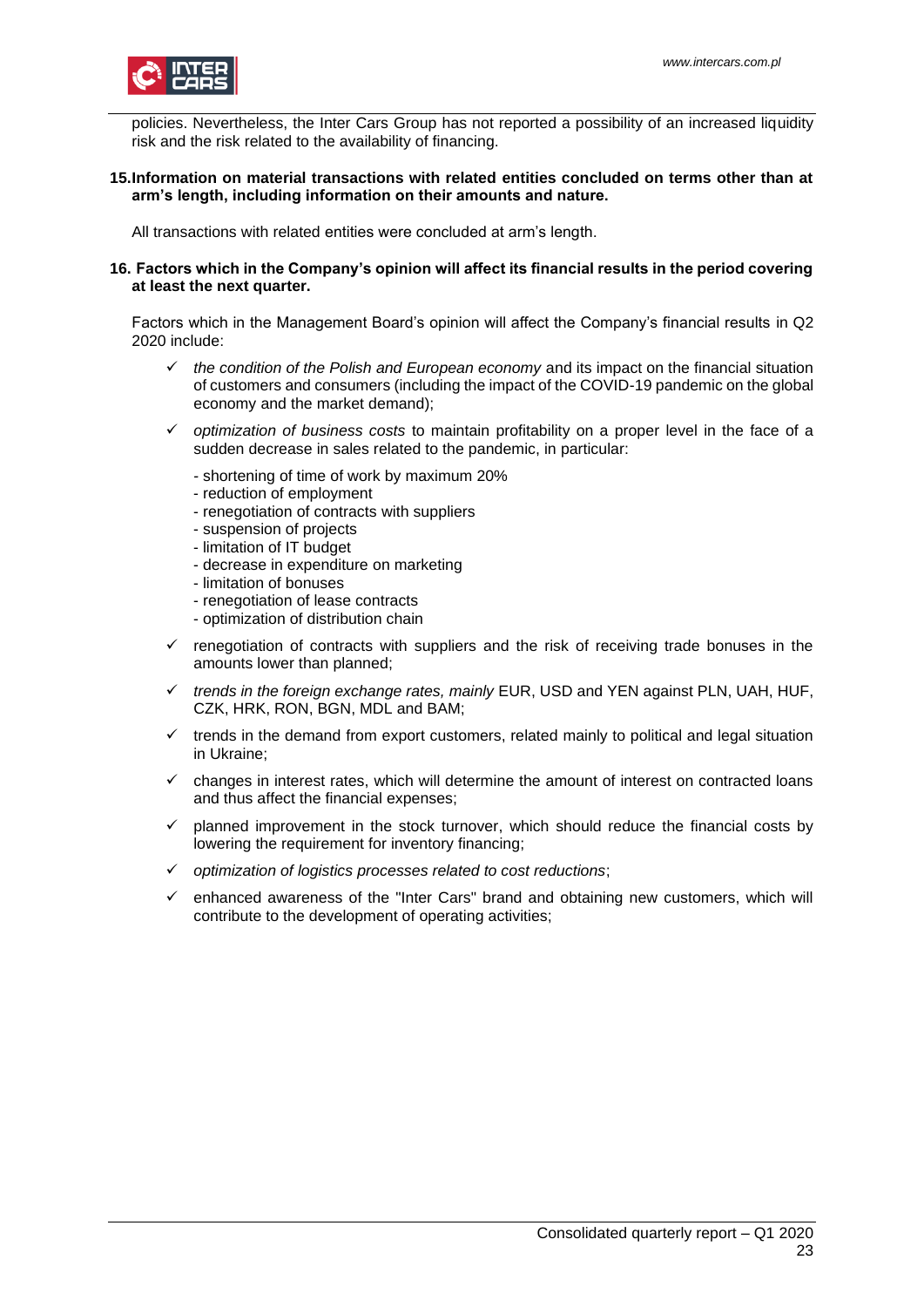

# <span id="page-23-0"></span>**QUARTERLY SEPARATE FINANCIAL STATEMENTS OF INTER CARS S.A.**

## <span id="page-23-1"></span>**Statement of financial position**

| (in thousand PLN)                              | 31/03/2020 | 31/12/2019 | 31/03/2019 |
|------------------------------------------------|------------|------------|------------|
| <b>ASSETS</b>                                  |            |            |            |
| <b>Non-current assets</b>                      |            |            |            |
| Property, plant and equipment                  | 114,556    | 119,783    | 135,064    |
| Right-of-use assets                            | 13,071     | 14,913     | 23,444     |
| Intangible assets                              | 185,469    | 187,095    | 182,872    |
| Investments in subordinated entities           | 427,209    | 425,367    | 418,193    |
| Investments available for sale                 | 258        | 258        | 258        |
| Receivables                                    | 18,043     | 16,012     | 17,163     |
| Non-current receivables on long-term rental    | 95,155     | 96,761     |            |
| Deferred tax assets                            | 9,848      |            |            |
|                                                | 863,609    | 860,189    | 776,994    |
| <b>Current assets</b>                          |            |            |            |
| Inventory                                      | 1,530 175  | 1,256,345  | 1,485,149  |
| Trade and other receivables                    | 1,393,302  | 1,311,271  | 1,352,470  |
| Receivables on short-term rental               | 41,447     | 41,198     | 61,291     |
| Cash and cash equivalents                      | 21,833     | 17,967     | 28,487     |
|                                                | 2,986 757  | 2,626 781  | 2,927,397  |
| <b>TOTAL ASSETS</b>                            | 3,850 366  | 3,486 970  | 3,704,391  |
| <b>LIABILITIES</b>                             |            |            |            |
| <b>Equity</b>                                  |            |            |            |
| Share capital                                  | 28,336     | 28,336     | 28,336     |
| Share premium account                          | 259,530    | 259,530    | 259,530    |
| Supplementary capital                          | 1,118 787  | 1,118,787  | 900,217    |
| Other reserve capitals                         | 5,935      | 5,935      | 5,935      |
| Retained earnings                              | 165,916    | 155,298    | 242,574    |
|                                                | 1,578,504  | 1,567,886  | 1,436,592  |
| Long-term liabilities                          |            |            |            |
| Liabilities due to credits, loans              | 536,541    | 536,487    | 535,378    |
| Finance lease liabilities                      | 19,524     | 22,517     | 14,383     |
| Non-current liabilities on long-term rental    | 95,155     | 96,761     | 48,106     |
| Deferred income tax provision                  |            | 20,777     | (14, 198)  |
|                                                | 651,220    | 676,542    | 583,669    |
| <b>Short-term liabilities</b>                  |            |            |            |
| Trade and other liabilities                    | 978,160    | 575,776    | 826,623    |
| Liabilities on credits, loans, debt securities | 508,304    | 568,810    | 780,486    |
| Finance lease liabilities                      | 13,726     | 14,228     | 10,112     |
| Liabilities on the short-term rental           | 41,447     | 41,198     | 13,186     |
| Employee benefits                              | 20,420     | 19,487     | 15,700     |
| Income tax liabilities                         | 58,585     | 23,043     | 38,023     |
|                                                | 1,620,642  | 1,242 542  | 1,684,130  |
| <b>TOTAL LIABILITIES</b>                       | 3,850 366  | 3,486 970  | 3,704,391  |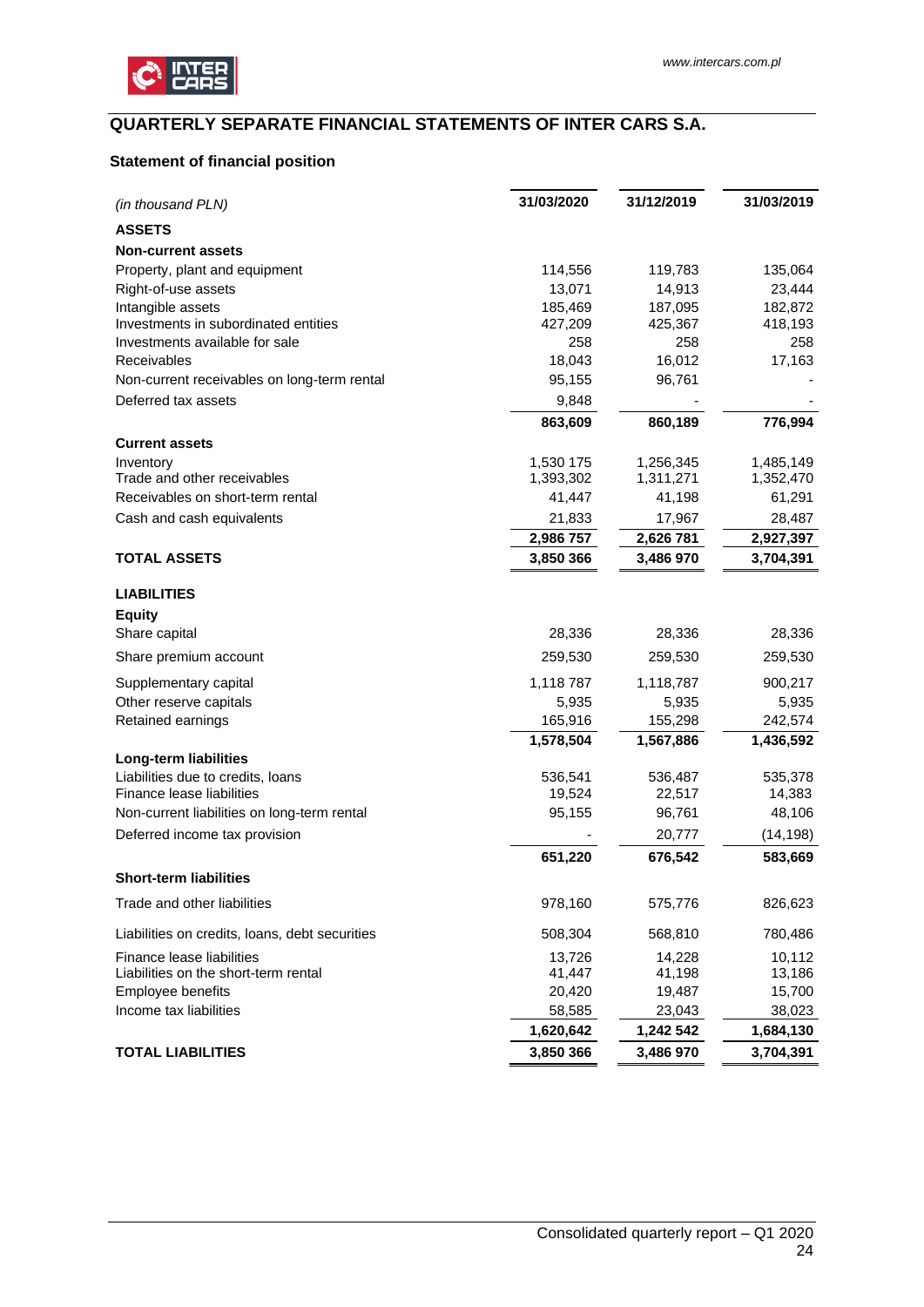

# <span id="page-24-0"></span>**Statement of comprehensive income**

| (in thousand PLN)                                       | for the period of 3 months ended |               |
|---------------------------------------------------------|----------------------------------|---------------|
|                                                         | 31/03/2020                       | 31/03/2019    |
| <b>Continued activity</b>                               |                                  |               |
| Revenues from the sale of products, goods and materials | 1,396,565                        | 1,454,307     |
| Cost of sales                                           | (1,023,826)                      | (1, 101, 612) |
| <b>Gross profit on sales</b>                            | 372,739                          | 352,695       |
| Other operating revenues                                | 9,995                            | 11,033        |
| Selling cost, general and administrative expenses       | (198, 268)                       | (181, 393)    |
| Costs of distribution service                           | (115, 792)                       | (125,989)     |
| Costs of license                                        | (1, 518)                         | (2,095)       |
| Other operating costs                                   | (35, 219)                        | (27, 199)     |
| <b>Operating profit</b>                                 | 31,937                           | 27,052        |
| Financial income                                        | 2,341                            | 890           |
| Dividends received                                      |                                  |               |
| Foreign exchange gains/losses                           | (6, 714)                         | 196           |
| <b>Financial costs</b>                                  | (11, 542)                        | (11,609)      |
| Profit before tax                                       | 16,022                           | 16,529        |
| Income tax                                              | (5, 404)                         | (2,907)       |
| Net profit                                              | 10,618                           | 13,622        |
| OTHER COMPREHENSIVE INCOME                              |                                  |               |
| Total other comprehensive income, net                   |                                  |               |
| <b>COMPREHENSIVE INCOME</b>                             | 10,618                           | 13,622        |
| Earnings per share (PLN)                                |                                  |               |
| - basic                                                 | 0.75                             | 0.96          |
| - diluted                                               | 0.75                             | 0.96          |
| Number of shares                                        | 14,168,100                       | 14,168,100    |
| Number of shares to be diluted                          | 14,168,100                       | 14,168,100    |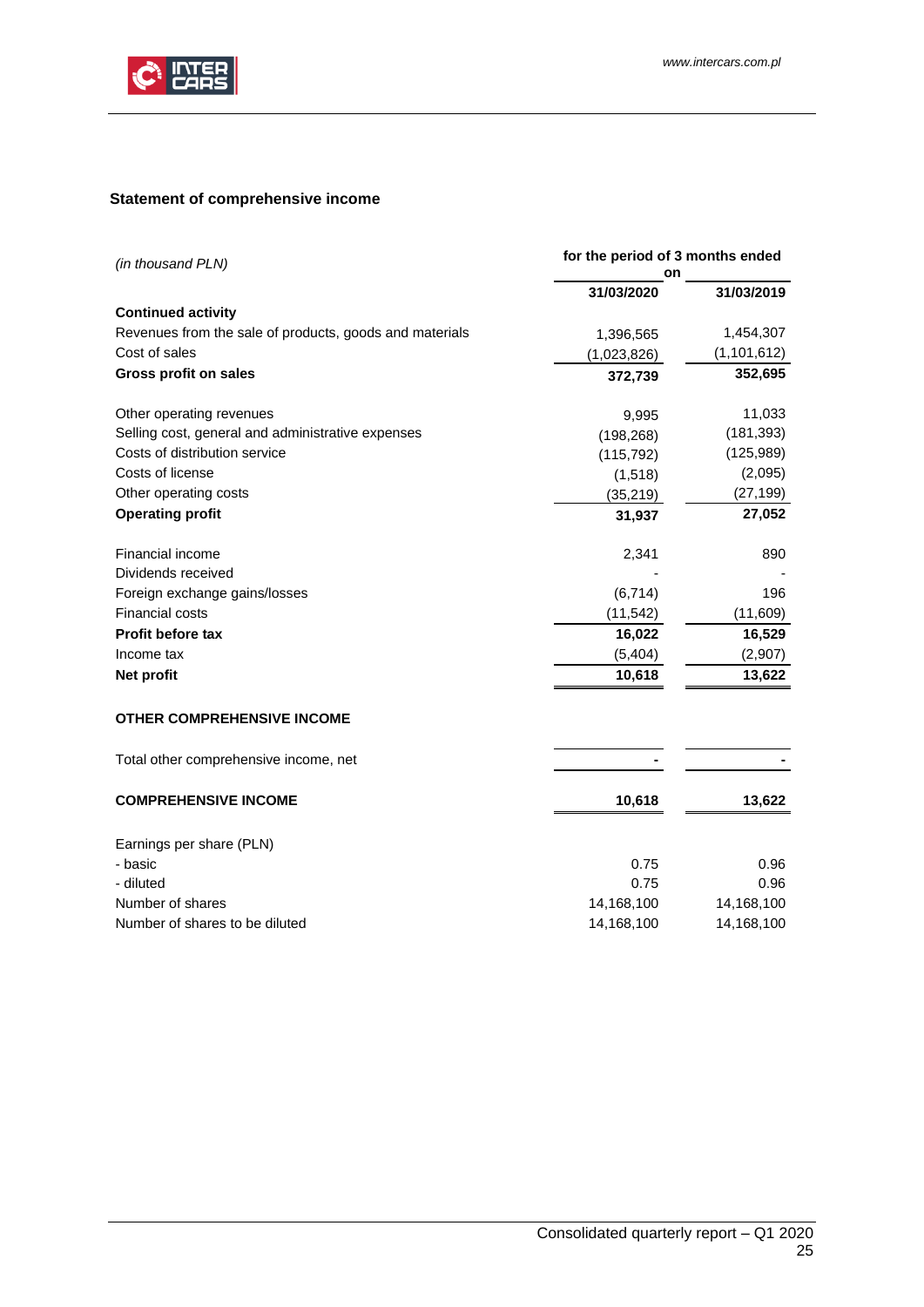

## **Statement of changes in equity**

#### **for the period from 01 January 2020 to 31 March 2020**

| Share<br>capital | Share premium<br>account | Supplemen<br>tary capital | Other<br>reserve<br>capitals | Retained<br>earnings | Total<br>equity |
|------------------|--------------------------|---------------------------|------------------------------|----------------------|-----------------|
| 28,336           | 259,530                  | 1,118 787                 | 5,935                        | 155,298              | 1,567,886       |
|                  |                          |                           |                              |                      |                 |
|                  | $\overline{\phantom{0}}$ |                           |                              | 10.618               | 10,618          |
|                  | $\overline{\phantom{0}}$ |                           |                              | 10.618               | 10,618          |
|                  | $\overline{\phantom{0}}$ |                           |                              |                      |                 |
| 28,336           | 259.530                  | 1.118 787                 | 5.935                        | 165.916              | 1,578,504       |
|                  |                          |                           |                              |                      |                 |

#### **for the period from 01 January 2019 to 31 December 2019**

<span id="page-25-0"></span>

| 259,530<br>5,935<br>Shareholder's equity as at 01 January 2019<br>28,336<br>228,952<br>900,217<br><b>Statement of comprehensive income</b><br>Profit in the reporting period<br>154.975<br>$\overline{\phantom{0}}$<br>154,975<br>Total comprehensive income<br>-<br>-<br><b>Transactions with shareholders</b><br>Distribution of prior period profit – dividend<br>(10,059)<br>$\overline{\phantom{a}}$<br>Distribution of retained profits - carried over to supplementary<br>218,570<br>(218, 570)<br>$\sim$<br>$\overline{\phantom{a}}$<br>capital<br>155,298<br>1,118 787<br>Owner's equity as at 31 December 2019<br>28,336<br>259,530<br>5,935 | (in thousand PLN) | Share<br>capital | Share premium<br>account | Supplemen<br>tary capital | Other<br>reserve<br>capitals | Retained<br>earnings | Total<br>equity |
|--------------------------------------------------------------------------------------------------------------------------------------------------------------------------------------------------------------------------------------------------------------------------------------------------------------------------------------------------------------------------------------------------------------------------------------------------------------------------------------------------------------------------------------------------------------------------------------------------------------------------------------------------------|-------------------|------------------|--------------------------|---------------------------|------------------------------|----------------------|-----------------|
|                                                                                                                                                                                                                                                                                                                                                                                                                                                                                                                                                                                                                                                        |                   |                  |                          |                           |                              |                      | 1,422,970       |
|                                                                                                                                                                                                                                                                                                                                                                                                                                                                                                                                                                                                                                                        |                   |                  |                          |                           |                              |                      |                 |
|                                                                                                                                                                                                                                                                                                                                                                                                                                                                                                                                                                                                                                                        |                   |                  |                          |                           |                              |                      | 154,975         |
|                                                                                                                                                                                                                                                                                                                                                                                                                                                                                                                                                                                                                                                        |                   |                  |                          |                           |                              |                      | 154,975         |
|                                                                                                                                                                                                                                                                                                                                                                                                                                                                                                                                                                                                                                                        |                   |                  |                          |                           |                              |                      |                 |
|                                                                                                                                                                                                                                                                                                                                                                                                                                                                                                                                                                                                                                                        |                   |                  |                          |                           |                              |                      | (10, 059)       |
|                                                                                                                                                                                                                                                                                                                                                                                                                                                                                                                                                                                                                                                        |                   |                  |                          |                           |                              |                      |                 |
|                                                                                                                                                                                                                                                                                                                                                                                                                                                                                                                                                                                                                                                        |                   |                  |                          |                           |                              |                      | 1,567,886       |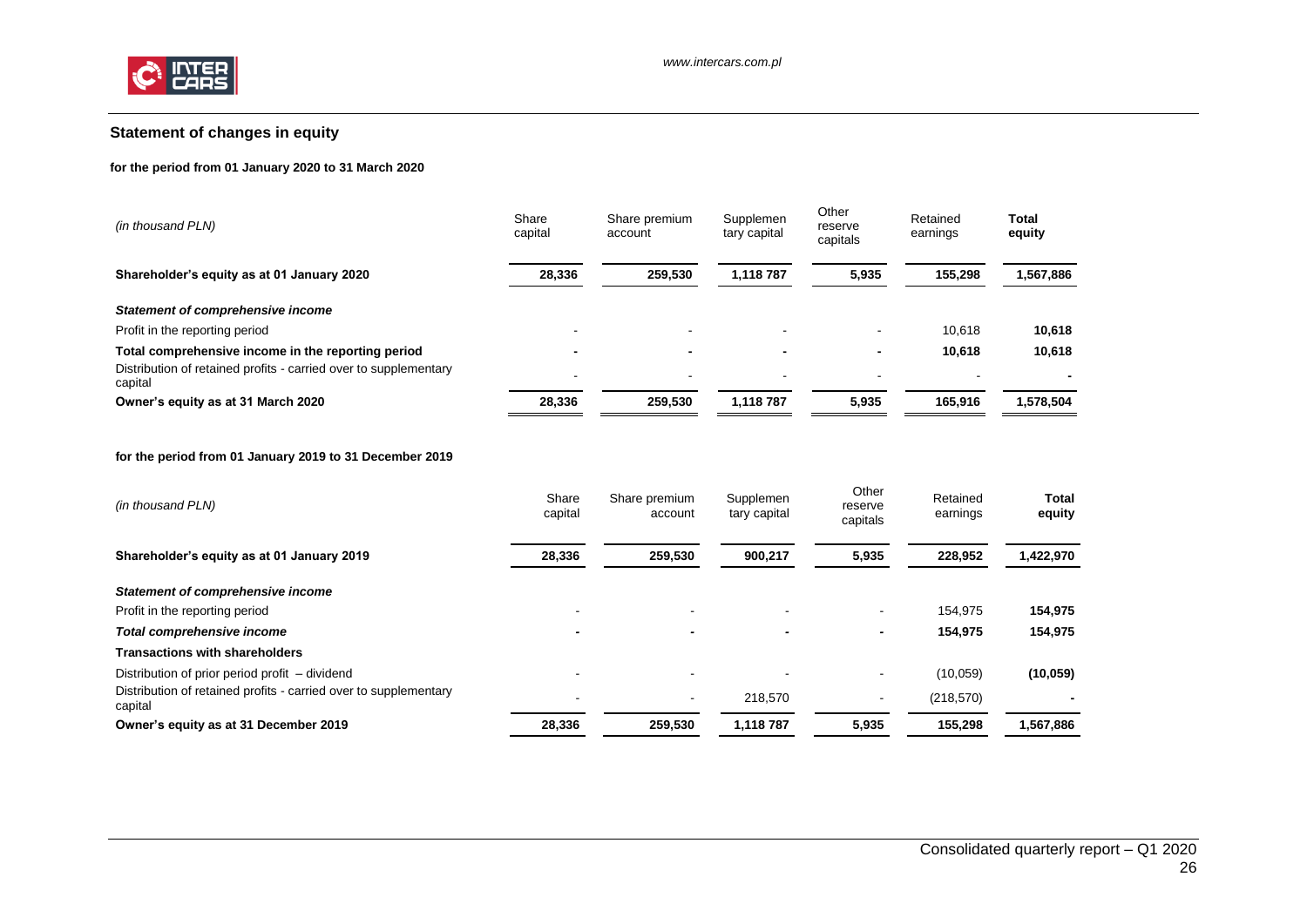

### **for the period from 01 January 2019 to 31 March 2019**

| (in thousand PLN)                                                           | Share<br>capital | Share premium<br>account | Supplemen<br>tary capital | Other<br>reserve<br>capitals | Retained<br>earnings | Total<br>equity |
|-----------------------------------------------------------------------------|------------------|--------------------------|---------------------------|------------------------------|----------------------|-----------------|
| Shareholder's equity as at 01 January 2019                                  | 28,336           | 259.530                  | 900,217                   | 5,935                        | 228,952              | 1,422,970       |
| Statement of comprehensive income                                           |                  |                          |                           |                              |                      |                 |
| Profit in the reporting period                                              |                  | $\overline{\phantom{a}}$ |                           |                              | 13.622               | 13,622          |
| Total comprehensive income in the reporting period                          |                  | $\overline{\phantom{a}}$ |                           |                              | 13.622               | 13,622          |
| Distribution of retained profits - carried over to supplementary<br>capital |                  | $\overline{\phantom{0}}$ |                           |                              |                      |                 |
| Owner's equity as at 31 March 2019                                          | 28.336           | 259.530                  | 900.217                   | 5.935                        | 242.574              | 1,436,592       |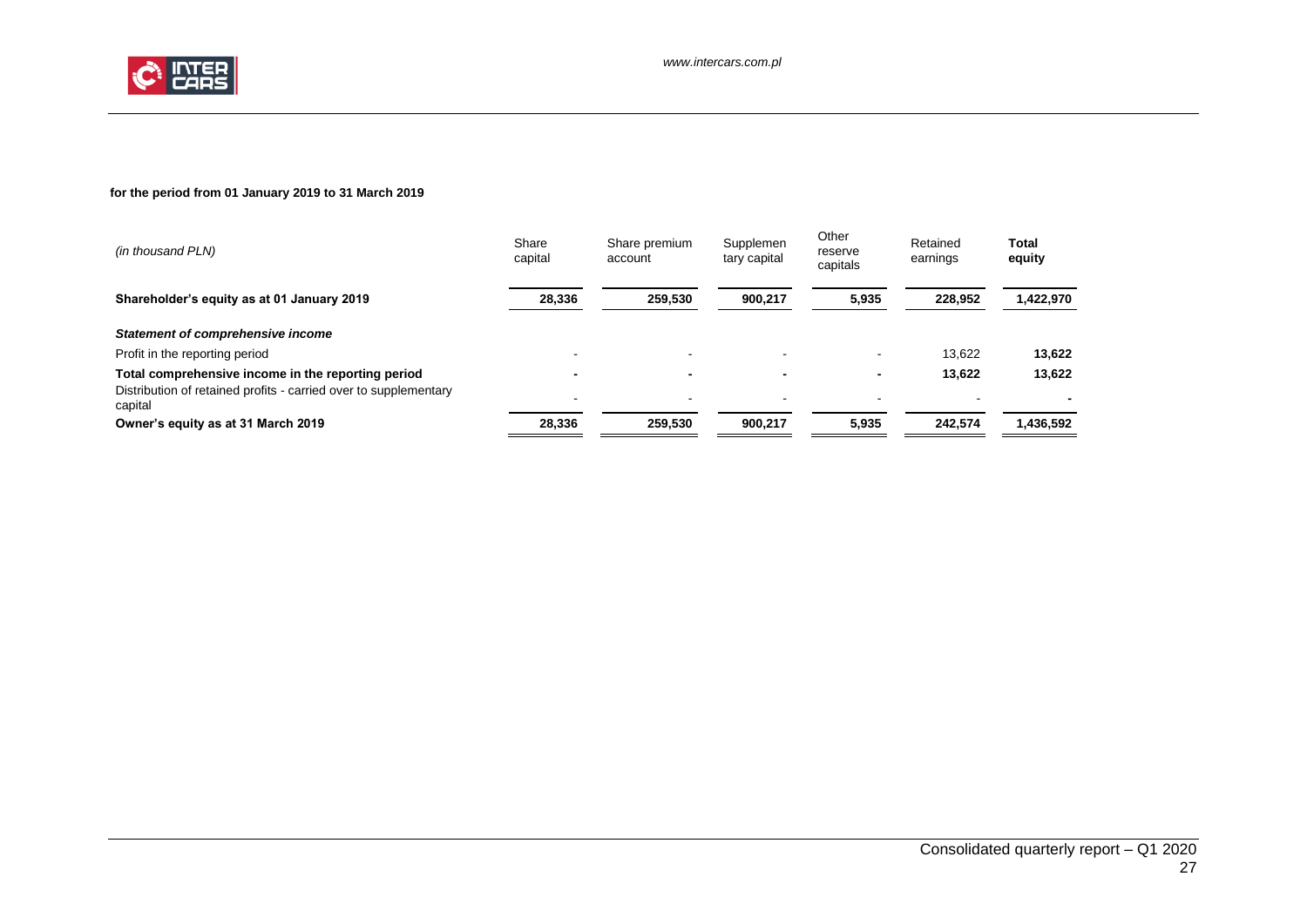

### <span id="page-27-0"></span>**Statement of cash flows**

| (in thousand PLN)                                                                 | $1/01/2020 -$<br>31/03/2020 | 1/01/2019-<br>31/03/2019 |
|-----------------------------------------------------------------------------------|-----------------------------|--------------------------|
| Cash flows from operating activities                                              |                             |                          |
| Profit (loss) before tax                                                          | 16,022                      | 16,529                   |
| Adjustments:                                                                      |                             |                          |
| Depreciation and amortization                                                     | 10,263                      | 14,850                   |
| Foreign exchange gains /losses                                                    | 5,288                       | 639                      |
| (Profit / loss on investing activities                                            | (78)                        | (1,729)                  |
| Net interest and share in profits                                                 | 8,768                       | 9,632                    |
| Net dividends                                                                     |                             |                          |
| Other adjustments, net                                                            | (41)                        | (26)                     |
| Operating profit before changes in the working capital                            | 40,222                      | 39,895                   |
| Increase (decrease) in inventories                                                | (273, 829)                  | (133, 584)               |
| Change in receivables                                                             | (81, 793)                   | (65, 610)                |
| Change in short-term liabilities                                                  | 408,116                     | 165,390                  |
| Cash generated by operating activities                                            | 92,716                      | 6,091                    |
| Corporate income tax paid                                                         | (487)                       | (779)                    |
| Net cash from operating activities                                                | 92,228                      | 5,312                    |
| <b>Cash flow from investment activities</b>                                       |                             |                          |
| Proceeds from the sale of plant, property, equipment and                          | 411                         | 30,958                   |
| intangible assets<br>Purchase of property, plant, equipment and intangible assets | (2,063)                     | (11, 270)                |
| Purchase of financial assets in related and other entities                        | (1,841)                     |                          |
| Repayment of loans granted                                                        | 266                         | 5,623                    |
| Loans granted                                                                     | (1,700)                     |                          |
| Interest received                                                                 | 288                         | 451                      |
| Dividends received                                                                | 572                         |                          |
| Net cash from investing activities                                                | (4,067)                     | 25,762                   |
| Cash flow from financing activities                                               |                             |                          |
| (repayments) / proceeds from credits and leases                                   | (14, 152)                   | (6,590)                  |
| Liabilities on credits and loans                                                  | (61,088)                    | (11, 371)                |
| Deposits received /(returned)                                                     | (50)                        | 50                       |
| Interest paid                                                                     | (9,056)                     | (8,908)                  |
| Net cash from financing activities                                                | (84, 296)                   | (26, 869)                |
| Net change in cash and cash equivalents                                           | 3,866                       | 4,205                    |
| Cash and cash equivalents at the beginning of the period                          | 17,967                      | 24,283                   |
| Cash and cash equivalents at the end of the period                                | 21,833                      | 28,488                   |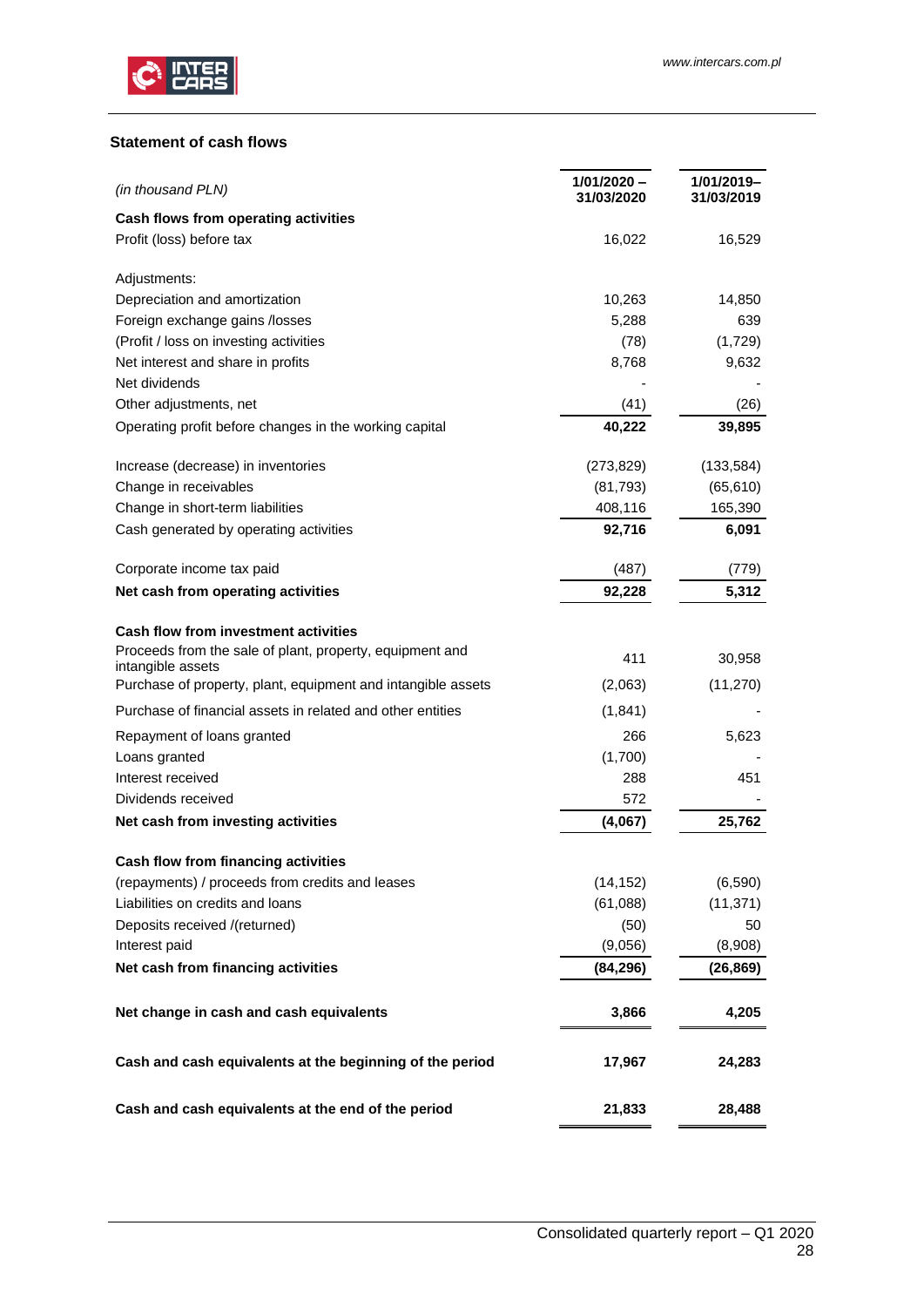

### <span id="page-28-0"></span>**1. Accounting principles**

The accounting principles applied by Inter Cars are the same as those applied by the Group, with the exception of interest in subsidiaries, valued at the historical costs minus revaluation writedowns.

### <span id="page-28-1"></span>**2. Investments in subordinated entities**

The following investments in subordinated entities took place in the first quarter 2020:

|                                                                        | 2020    | 2019    |
|------------------------------------------------------------------------|---------|---------|
| As at 1 January (gross)                                                | 425,978 | 426,145 |
| Increase, including:                                                   | 1.841   |         |
| - increase in share capital in Inter Cars d o.o. Beograd<br>Rakovica   | 846     |         |
| - increase in share capital in Inter Cars Fleet Services Sp. z<br>0.0. | 995     |         |
| As at 31 March (gross):                                                | 427,819 | 426,145 |
| - write-down on Inter Cars Ukraine                                     |         | (7,000) |
| - impairment on Inter Cars Hungaria Kft.                               | (611)   | (611)   |
| - impairment on JC Auto s.r.o                                          |         | (341)   |
| As at 31 March (net)                                                   | 427.208 | 418.193 |

### <span id="page-28-2"></span>**3. Transactions with related entities in the condensed standalone financial statements**

|                                                           | <b>Sales revenues</b>    |                             | Purchase of goods and<br>services |                             |  |  |
|-----------------------------------------------------------|--------------------------|-----------------------------|-----------------------------------|-----------------------------|--|--|
|                                                           | 1/01/2020-<br>31/03/2020 | $1/01/2019 -$<br>31/03/2019 | 1/01/2020-<br>31/03/2020          | $1/01/2019 -$<br>31/03/2019 |  |  |
| Inter Cars Ukraine LLC                                    | 36,986                   | 25,377                      |                                   |                             |  |  |
| Q-Service Sp. z o.o.                                      | $\overline{2}$           | 208                         | 54,919                            | 71,909                      |  |  |
| Lauber Sp. z o.o.                                         | 2,357                    | 2,151                       | 24,601                            | 10,323                      |  |  |
| Inter Cars Česká republika s.r.o.                         | 41,914                   | 37,260                      | 1,231                             | 1,119                       |  |  |
| Inter Cars Slovenská republika s.r.o.                     | 46,081                   | 37,469                      | 1,338                             | 907                         |  |  |
| Feber Sp. z o.o.                                          | 196                      | 237                         | 1,062                             | 3,741                       |  |  |
| Inter Cars Lietuva UAB                                    | 46,820                   | 49,235                      | 1,046                             | 2,607                       |  |  |
| IC Development & Finance Sp. z o.o.                       | 5                        | 10                          | 122                               | 195                         |  |  |
| Inter Cars Italia srl.                                    | 1,758                    | 4,137                       | 28                                | 28                          |  |  |
| Inter Cars d.o.o.                                         | 27,006                   | 26,789                      | 1,663                             | 639                         |  |  |
| JC Auto S.A.                                              | 73                       |                             |                                   | 3,254                       |  |  |
| Inter Cars Hungária Kft.                                  | 28,670                   | 20,011                      | 1,067                             | 548                         |  |  |
| Inter Cars Romania s.r.l.                                 | 54,432                   | 46,394                      | 643                               | 488                         |  |  |
| Armatus sp. z o.o.                                        | 1                        | 1                           | 147                               | 282                         |  |  |
| Cleverlog-Autoteile GmbH                                  | 24,944                   | 20,667                      | 144                               | 102                         |  |  |
| Inter Cars Latvija SIA                                    | 24,970                   | 27,660                      | 798                               | 954                         |  |  |
| Inter Cars Bulgaria EOOD                                  | 24,161                   | 17,370                      | 409                               | 363                         |  |  |
| Inter Cars Marketing Services Sp. z<br>0.0.               | 60                       | 74                          | 19,461                            | (17, 387)                   |  |  |
| ILS $Sp. z 0.0$ .                                         | 1,084                    | 1,258                       | 85,035                            | 90,410                      |  |  |
| Q-Service Truck Sp. z o.o.                                | 207                      | 142                         | 5,200                             | 5,260                       |  |  |
| Inter Cars Malta Limited                                  | 30                       | 1                           | 87,619                            | 122,575                     |  |  |
| Inter Cars INT d.o.o. (Slovenia)                          | 1,951                    | 2,091                       | 126                               | 92                          |  |  |
| Inter Cars Eesti OÜ                                       | 4,580                    | 4,766                       | 382                               | 264                         |  |  |
| Inter Cars Piese Auto s.r.l.                              | 3                        | $\overline{2}$              |                                   |                             |  |  |
| <b>Inter Cars Greece</b>                                  | 2,078                    | 1,140                       | 51                                |                             |  |  |
| Inter Cars United Kingdom -<br>AUTOMOTIVE TECHNOLOGY LTD. | 4,286                    |                             |                                   |                             |  |  |
|                                                           | 374,653                  | 324,450                     | 287,091                           | 298,673                     |  |  |

Transactions with related entities in the condensed standalone financial statements (continued)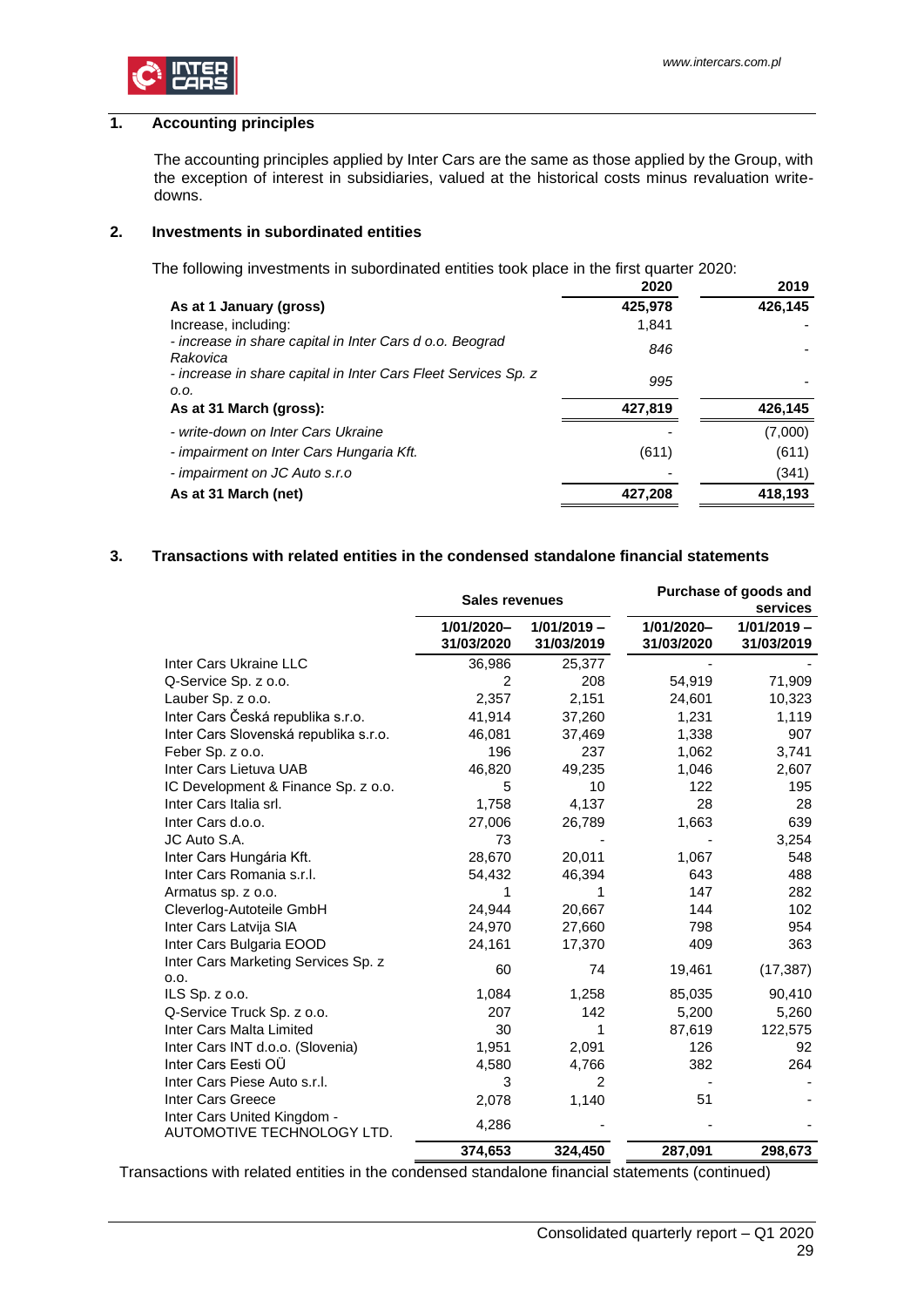

|                                                           | Receivables as at |            | Liabilities as at |            |
|-----------------------------------------------------------|-------------------|------------|-------------------|------------|
|                                                           | 31/03/2020        | 31/12/2019 | 31/03/2020        | 31/12/2019 |
| Inter Cars Ukraine LLC                                    | 78,879            | 64,095     | ٠                 |            |
| Q-Service Sp. z o.o.                                      |                   | 175        | 43,747            | 32,045     |
| Lauber Sp. z o.o.                                         | 24,551            | 21,237     | 18,297            | 11,240     |
| Inter Cars Česká republika s.r.o.                         | 56,534            | 52,403     | 42                | 117        |
| Inter Cars Slovenská republika s.r.o.                     | 44,227            | 36,467     | 1,376             |            |
| Feber Sp. z o.o.                                          | 139               | 20         | 6,620             | 5,311      |
| Inter Cars Lietuva UAB                                    | 51,255            | 46,453     | 50                |            |
| IC Development & Finance Sp. z o.o.                       | 71                | 66         | 1,462             | 1,535      |
| Inter Cars Italia srl.                                    | (8,668)           | 520        | 834               | 752        |
| Inter Cars d.o.o.                                         | 153,655           | 140,756    | 2,655             | 864        |
| JC Auto S.A.                                              | 76                |            | 1                 | 403        |
| Inter Cars Hungária Kft.                                  | 57,584            | 46,695     | 156               | 18         |
| Inter Cars Romania s.r.l.                                 | 284,969           | 293,387    | 45                | 65         |
| Armatus sp. z o.o.                                        | 1                 | 1          | (161)             | (250)      |
| Cleverlog-Autoteile GmbH                                  | 2,944             | 2,700      | 155               |            |
| Inter Cars Latvija SIA                                    | 48,096            | 46,698     | 110               | 189        |
| Inter Cars Bulgaria EOOD                                  | 61,799            | 47,053     | 92                |            |
| Inter Cars Marketing Services Sp. z                       | 57                | 3          | 105,492           | 93,121     |
| 0.0.                                                      |                   |            |                   |            |
| ILS Sp. z o.o.                                            | 415               | 3,262      | 25,467            | 47,701     |
| Q-Service Truck Sp. z o.o.                                | 140               | 73         | 1,498             | 1,483      |
| Inter Cars Malta Holding Limited                          | 20                | 19         |                   |            |
| Inter Cars Malta Limited                                  | 26                | (6)        | 141,343           | 107,392    |
| Inter Cars INT d.o.o. (Slovenia)                          | 1,305             | 1,597      | 354               | 236        |
| Inter Cars Eesti OÜ                                       | 3,856             | 2,359      | 340               | 6          |
| Inter Cars Piese Auto s.r.l.                              | (86)              | (83)       |                   |            |
| Inter Cars Greece                                         | 2,746             | 1,252      | 61                | 6          |
| <b>ILS Latvijas filialie</b>                              | 42                | 52         |                   |            |
| Intermeko Europe Sp. z o.o.                               | 1                 | 11         |                   | 41         |
| Inter Cars d o.o. (Bosnia)                                | 183               | 168        |                   |            |
| Inter Cars United Kingdom -<br>AUTOMOTIVE TECHNOLOGY LTD. | 3,103             | 3,291      |                   |            |
| Inter Cars Cyprus Ltd.                                    | 4                 | 4          |                   |            |
| Gross                                                     | 867,901           | 810,705    | 350,018           | 302,260    |
| <b>Reserves for returns</b>                               | (70, 296)         | (70, 296)  |                   |            |
| <b>Net</b>                                                | 797,605           | 740,409    | 350,018           | 302,260    |

| Settlements on loans and borrowings               |            |            |
|---------------------------------------------------|------------|------------|
| Receivables from subsidiaries                     | 31/03/2020 | 31/12/2019 |
| Lauber Sp. z o.o.                                 | 8,802      | 8,777      |
| IC Development & Finance Sp. z o.o.               | 17,801     | 17,776     |
| Inter Cars Bulgaria EOOD                          | 1,031      | 965        |
| Q-Service Truck sp z o.o.                         | 1,958      | 502        |
| Inter Cars Malta                                  | 12,838     | 12,838     |
| Inter Cars Greece                                 | 61         | 57         |
| Inter Cars d o.o. Beograd Rakovica                | 923        | 857        |
| Gross receivables on loans                        | 43,414     | 41,772     |
| Liabilities towards subsidiary companies on loans |            |            |
| Inter Cars Marketing Services Sp. z o.o.          | 506        | 6,393      |
| Inter Cars Cyprus Ltd.                            | 90.436     | 84,247     |
|                                                   | 90.942     | 90.640     |